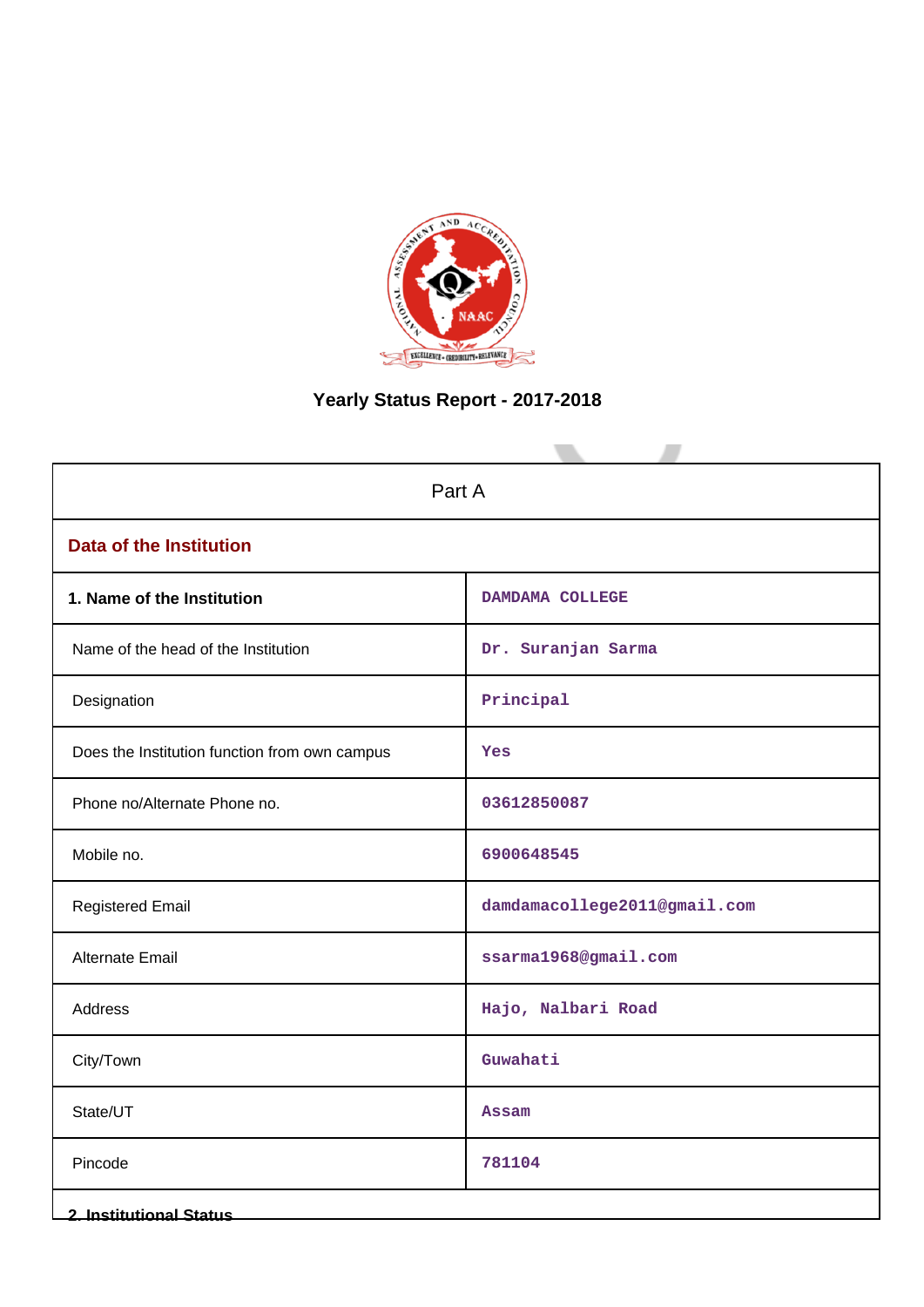| Affiliated / Constituent                       | Affiliated                       |
|------------------------------------------------|----------------------------------|
| Type of Institution                            | Co-education                     |
| Location                                       | Rural                            |
| <b>Financial Status</b>                        | state                            |
| Name of the IQAC co-ordinator/Director         | Gopal Barman                     |
| Phone no/Alternate Phone no.                   | 03612850087                      |
| Mobile no.                                     | 8474895614                       |
| <b>Registered Email</b>                        | damdamacollege2011@gmail.com     |
| <b>Alternate Email</b>                         | saurav.sengupta9@gmail.com       |
| 3. Website Address                             |                                  |
| Web-link of the AQAR: (Previous Academic Year) | http://damdamacollege.edu.in/wp- |

| Web-link of the AQAR: (Previous Academic Year)                           | http://damdamacollege.edu.in/wp-<br>content/uploads/2021/08/AOAR-16-17.pdf                |
|--------------------------------------------------------------------------|-------------------------------------------------------------------------------------------|
| 4. Whether Academic Calendar prepared during<br>the year                 | Yes                                                                                       |
| if yes, whether it is uploaded in the institutional website:<br>Weblink: | http://damdamacollege.edu.in/wp-content<br>/uploads/2021/08/Academic-<br>$Calendar-1.pdf$ |

### **5. Accrediation Details**

| Cycle | <b>CGPA</b><br>Grade |       | Year of      | Validity          |                   |  |
|-------|----------------------|-------|--------------|-------------------|-------------------|--|
|       |                      |       | Accrediation | Period From       | Period To         |  |
|       |                      | 73.95 | 2006         | $06 - Dec - 2006$ | $10 - Jun - 2011$ |  |

## **6. Date of Establishment of IQAC** 10-Feb-2016

## **7. Internal Quality Assurance System**

| Quality initiatives by IQAC during the year for promoting quality culture                                     |                    |  |  |  |  |  |  |  |
|---------------------------------------------------------------------------------------------------------------|--------------------|--|--|--|--|--|--|--|
| Number of participants/ beneficiaries<br>Item /Title of the quality initiative by<br>Date & Duration<br>IQAC. |                    |  |  |  |  |  |  |  |
| Regular Meeting of the<br><b>IOAC</b>                                                                         | $30 - Appr - 2018$ |  |  |  |  |  |  |  |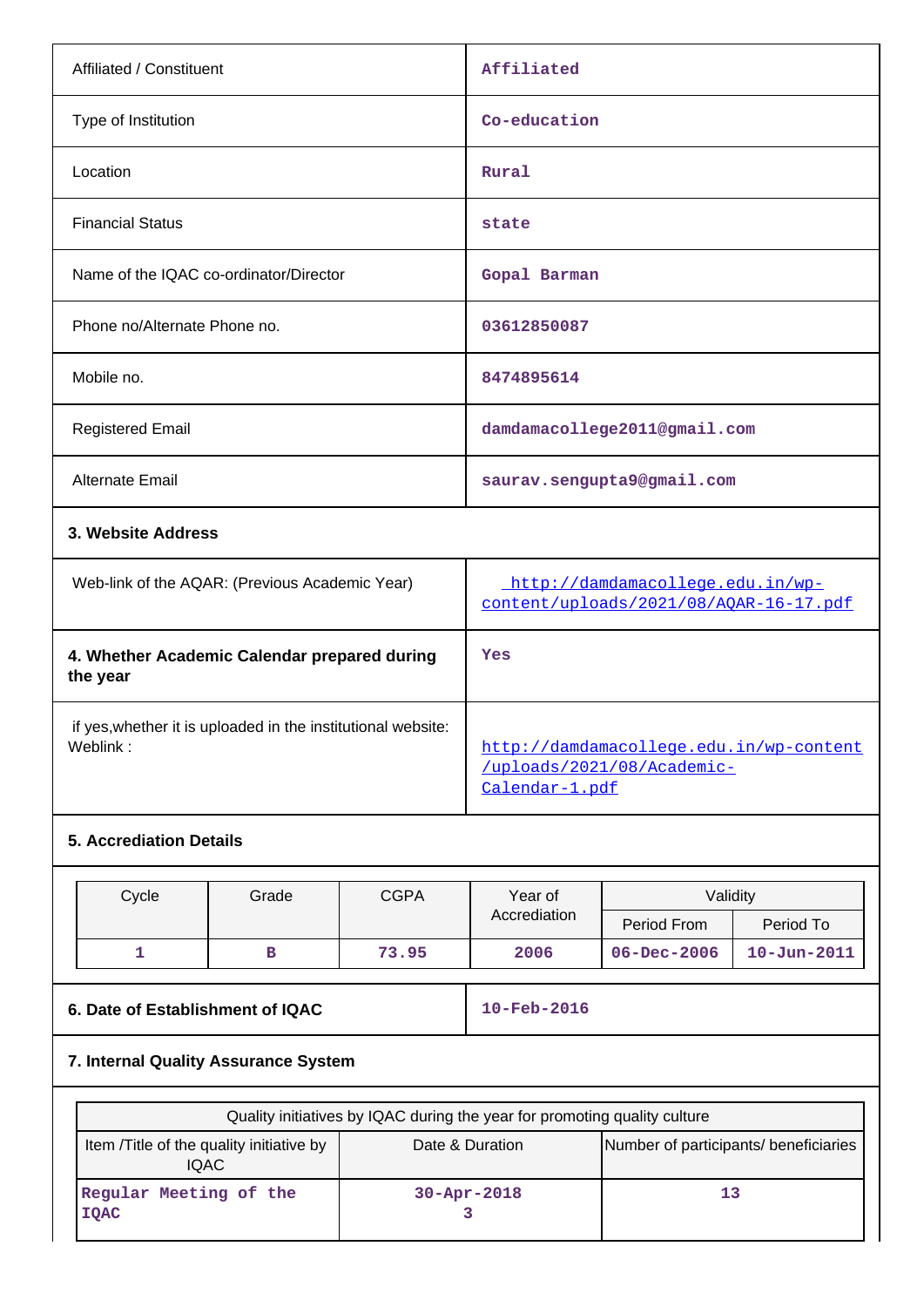|                                                       | Regular Meeting of the<br><b>IQAC</b>                                                                                       |        |           |                       | 10-Feb-2018<br>4               |           |        | 16          |  |
|-------------------------------------------------------|-----------------------------------------------------------------------------------------------------------------------------|--------|-----------|-----------------------|--------------------------------|-----------|--------|-------------|--|
|                                                       | Regular Meeting of the<br><b>IQAC</b>                                                                                       |        |           |                       | 12<br>$30 - Jan - 2018$<br>3   |           |        |             |  |
|                                                       | Regular Meeting of the<br><b>IQAC</b>                                                                                       |        |           |                       | 25-Oct-2017<br>3               |           |        | 13          |  |
| View File                                             |                                                                                                                             |        |           |                       |                                |           |        |             |  |
|                                                       | 8. Provide the list of funds by Central/ State Government- UGC/CSIR/DST/DBT/ICMR/TEQIP/World<br><b>Bank/CPE of UGC etc.</b> |        |           |                       |                                |           |        |             |  |
|                                                       | Institution/Departmen<br>t/Faculty                                                                                          | Scheme |           | <b>Funding Agency</b> | Year of award with<br>duration |           | Amount |             |  |
|                                                       | Nil                                                                                                                         | NI1    |           |                       | Nil                            | 2018<br>0 |        | $\mathbf 0$ |  |
|                                                       |                                                                                                                             |        |           |                       | View File                      |           |        |             |  |
|                                                       | 9. Whether composition of IQAC as per latest<br><b>NAAC</b> guidelines:                                                     |        |           | Yes                   |                                |           |        |             |  |
|                                                       | Upload latest notification of formation of IQAC                                                                             |        |           |                       | View File                      |           |        |             |  |
|                                                       | 10. Number of IQAC meetings held during the<br>year :                                                                       |        |           |                       | 4                              |           |        |             |  |
|                                                       | The minutes of IQAC meeting and compliances to the<br>decisions have been uploaded on the institutional<br>website          |        | Yes       |                       |                                |           |        |             |  |
| Upload the minutes of meeting and action taken report |                                                                                                                             |        |           |                       | View File                      |           |        |             |  |
|                                                       | 11. Whether IQAC received funding from any of<br>the funding agency to support its activities<br>during the year?           |        | <b>No</b> |                       |                                |           |        |             |  |
|                                                       | 12. Significant contributions made by IQAC during the current year(maximum five bullets)                                    |        |           |                       |                                |           |        |             |  |

**1. Published the first copy of the newsletter Impressions containing the documents of the various programs managed by IQAC of the college. 2.The Womens Cell, Damdama College in collaboration with the IQAC of the college and Alok De Life, an NGO organized a talk on Gender Disparities: Its Social and Economic Causes on March, 08, 2018.The Chief Dignitary was Dr. Birubala Rabha, woman activist and social reformer, nominated for the Nobel Peace Prize in 2005. 3. The IQAC organised a lecture cum interaction session on the Semester Examinations on 21st April, 2018. 4. DAMDAMA College in association with its cultural wing held a week drama workshop from 16.12.2017 to 22.12.2017. The resource person was renowed Assamese theatre and cinema personalities, Mrs. Firoza Begum and Mr. Amar Nath who spoke on various aspect of dramatic theory and performance.**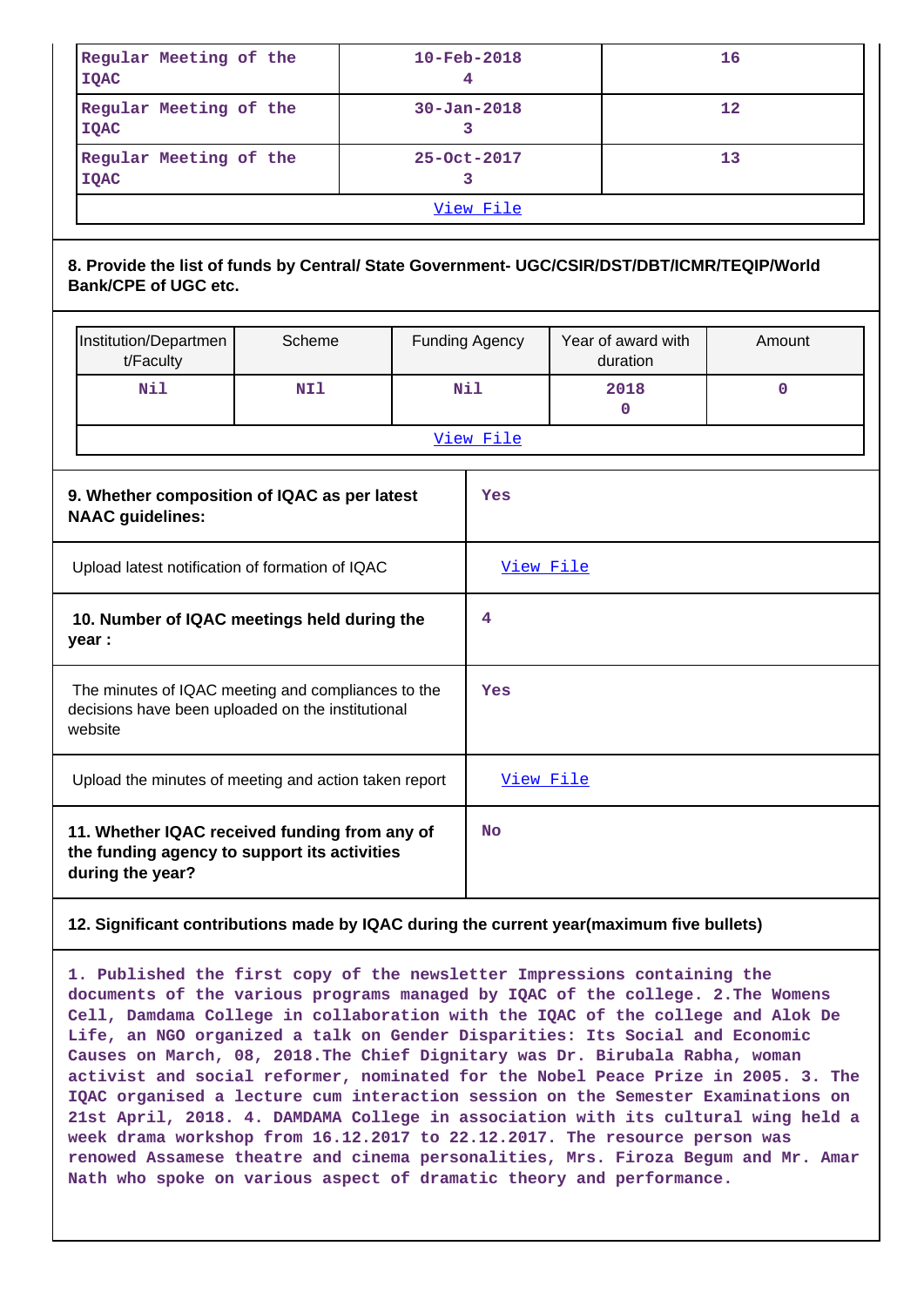#### **13. Plan of action chalked out by the IQAC in the beginning of the academic year towards Quality Enhancement and outcome achieved by the end of the academic year**

| Plan of Action                                                                                         | Achivements/Outcomes                                                                                                                                                                                                                                                                                            |
|--------------------------------------------------------------------------------------------------------|-----------------------------------------------------------------------------------------------------------------------------------------------------------------------------------------------------------------------------------------------------------------------------------------------------------------|
| Girls' Common Room                                                                                     | Girls' Common room was renovated with<br>sufficient sanitation and recreation<br>facilities. Seating arrangements were<br>increased.                                                                                                                                                                            |
| The college plans to encourage students<br>to participate in various sports and<br>cultural activities | The college undertook some special<br>initiatives to encourage the sporting<br>talentsd from among the students of the<br>college. Selected students from various<br>didciplines were trained in kabbadi,<br>football, volleyball, cricket etc.                                                                 |
| Steps for student's Progression                                                                        | Remedial classes were organized for the<br>academically weaker students. The<br>academically brilliant students were<br>encouraged to participate in lecture<br>presentations on certain topics in the<br>class. Meritorious students are<br>felicitated on the college's Foundation<br>Day i.e., on 9th August |
| Office Documents                                                                                       | Necessary steps were taken to digitize<br>the documents. Files will have to be<br>organized and catalogued.                                                                                                                                                                                                     |
| Office Automation                                                                                      | Within the year the college office has<br>been partially automated.<br>Administrative works, including fee<br>collection, maintenance of audit,<br>students' profile etc., have been<br>carried out with the help of computer<br>software.                                                                      |
| Promotion of Assistant Professors                                                                      | The Governing Body approved the<br>constitution of Departmental Promotion<br>Committee (DPC) for the said promotion<br>of the Assistant Professors and latter<br>following all necessary procedures as<br>per UGC guidelines the Assistant<br>Professors were promoted to the next<br>upper stage Scale of Pay. |
| Statute for election of office bearers<br>to Students' Union Body                                      | The Principal constituted a committee<br>consisting of Assistant Professors for<br>preparing a statute which was approved<br>by the Governing Body of the college in<br>its meeting held on 28/10/2017                                                                                                          |
| Infrastructure development                                                                             | • Construction work related to college<br>boundary and fishery development were<br>completed.                                                                                                                                                                                                                   |
| Digital Library                                                                                        | Earmarked an amount of Rs. 112 Lakh for                                                                                                                                                                                                                                                                         |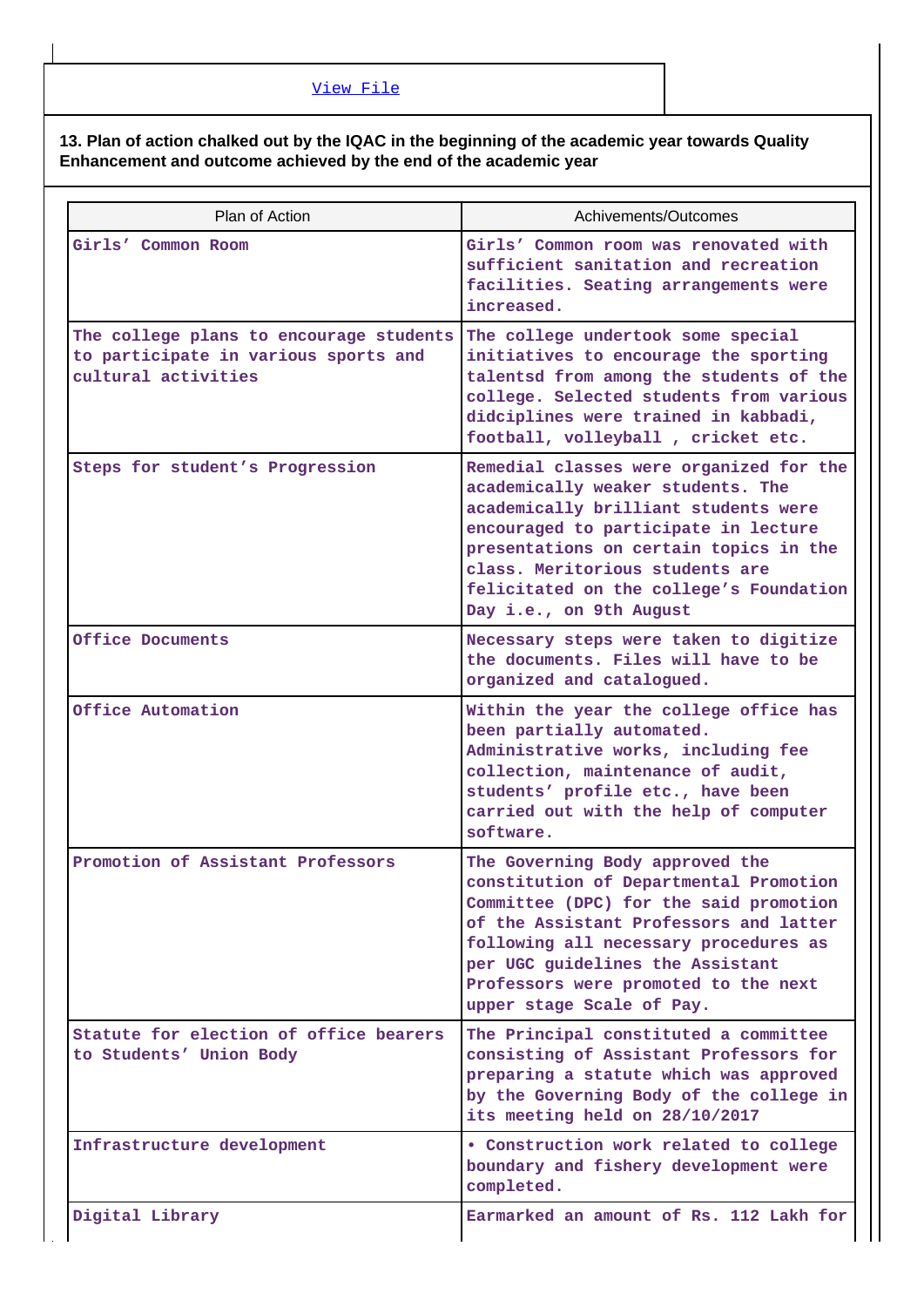|                                                                                                                      | construction of a G+1 story Building<br>with equipments to be used as digital<br>library and digital classroom<br>Constituted Planning Board, Building<br>Construction Committee as well as<br>Purchase Committee for proper planning<br>and utilization of the college funds/<br>grants received from the state<br>government<br>View File |  |  |  |  |
|----------------------------------------------------------------------------------------------------------------------|---------------------------------------------------------------------------------------------------------------------------------------------------------------------------------------------------------------------------------------------------------------------------------------------------------------------------------------------|--|--|--|--|
| Constitution of Committees                                                                                           |                                                                                                                                                                                                                                                                                                                                             |  |  |  |  |
|                                                                                                                      |                                                                                                                                                                                                                                                                                                                                             |  |  |  |  |
| 14. Whether AQAR was placed before statutory<br>body?                                                                | Yes                                                                                                                                                                                                                                                                                                                                         |  |  |  |  |
| Name of Statutory Body                                                                                               | <b>Meeting Date</b>                                                                                                                                                                                                                                                                                                                         |  |  |  |  |
| Governing Body, Damdama College                                                                                      | $10 - \text{Feb} - 2018$                                                                                                                                                                                                                                                                                                                    |  |  |  |  |
| 15. Whether NAAC/or any other accredited<br>body(s) visited IQAC or interacted with it to<br>assess the functioning? | <b>No</b>                                                                                                                                                                                                                                                                                                                                   |  |  |  |  |
| 16. Whether institutional data submitted to<br><b>AISHE:</b>                                                         | Yes                                                                                                                                                                                                                                                                                                                                         |  |  |  |  |
| <b>Year of Submission</b>                                                                                            | 2018                                                                                                                                                                                                                                                                                                                                        |  |  |  |  |
| Date of Submission                                                                                                   | 28-Feb-2018                                                                                                                                                                                                                                                                                                                                 |  |  |  |  |
| 17. Does the Institution have Management<br><b>Information System?</b>                                               | Yes                                                                                                                                                                                                                                                                                                                                         |  |  |  |  |
| If yes, give a brief descripiton and a list of modules<br>currently operational (maximum 500 words)                  | The College has a Management<br>Information System (MIS) and this<br>comprises of the following modules.1<br>FIN Assam, with the following features<br>Salary Disbursement 2 Salary Statement<br>3) Library management software . SOUL<br>2.0: Book Issue and Return .<br>INFLIBNETNLIST (eBooks/eJournals)                                 |  |  |  |  |

# **Part B**

#### **CRITERION I – CURRICULAR ASPECTS**

#### **1.1 – Curriculum Planning and Implementation**

 1.1.1 – Institution has the mechanism for well planned curriculum delivery and documentation. Explain in 500 words

 **Damdama College implements the curriculum as designed and conceptualized by the Gauhati University of Assam. Before the beginning of the session the various departments hold meeting where the syllabus and the topics are distributed to the teachers by their respective Department Heads. The College administration**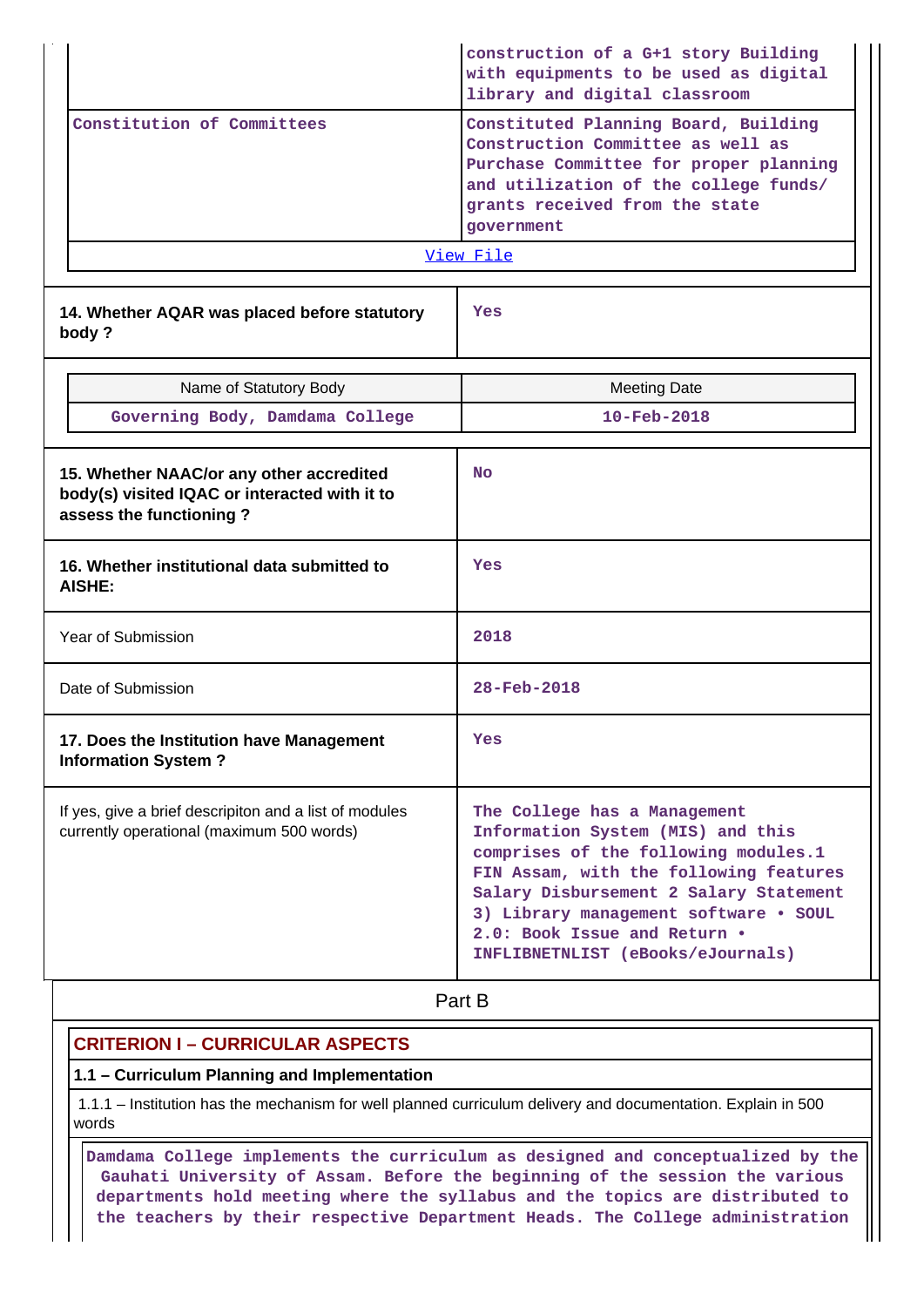**prepares a well-planned time table and accordingly the Head of Departments construct the routine which is duly approved by the Principal. The college has a central library which has a rich collection of books and e-journals which are made available for both the students and teachers. Also, many departments have Departmental Library for the benefit of the student.To ensure a proper delivery mechanism of the curriculum, Damdama College continuously upgrades itsinfrastructure. Various classroom delivery methods are adopted by the teachers according to the requirement of the lecture delivery such as the traditional chalk and blackboard method, Use of Charts, lecture method, group discussion, paper presentation by the students and also ICT enabled teachinglearning Method. Sessional Exams, assignments along with class test are conducted on regular basis to follow the improvement of the students**

## 1.1.2 – Certificate/ Diploma Courses introduced during the academic year Certificate Diploma Courses Dates of Introduction Duration Focus on employ ability/entreprene urship **Skill** Development  **Nil Nil Nil 0 NA Nil 1.2 – Academic Flexibility** 1.2.1 – New programmes/courses introduced during the academic year Programme/Course **Programme** Specialization **Programme** Specialization **Programme** Dates of Introduction BA NA NA NILL [View File](https://assessmentonline.naac.gov.in/public/Postacc/Program_introduced/13236_Program_introduced_1632119611.xlsx) 1.2.2 – Programmes in which Choice Based Credit System (CBCS)/Elective course system implemented at the affiliated Colleges (if applicable) during the academic year. Name of programmes adopting CBCS Programme Specialization | Date of implementation of CBCS/Elective Course System  **Nill NA Nill** 1.2.3 – Students enrolled in Certificate/ Diploma Courses introduced during the year Certificate Diploma Course Number of Students **Nil Nil 1.3 – Curriculum Enrichment** 1.3.1 – Value-added courses imparting transferable and life skills offered during the year Value Added Courses **Date of Introduction** Number of Students Enrolled  **0 Nill Nill** [View File](https://assessmentonline.naac.gov.in/public/Postacc/Value_added_courses/13236_Value_added_courses_1630050348.xlsx) 1.3.2 – Field Projects / Internships under taken during the year

| Project/Programme Title | Programme Specialization                              | No. of students enrolled for Field<br>Projects / Internships |
|-------------------------|-------------------------------------------------------|--------------------------------------------------------------|
| <b>BA</b>               | Educational<br>Trip(English)                          | 5                                                            |
| <b>BA</b>               | Educational Trip<br>(Assamese Department)             | 30                                                           |
| <b>BA</b>               | Study Tour and<br>Excursion (Economics<br>Department) | 14                                                           |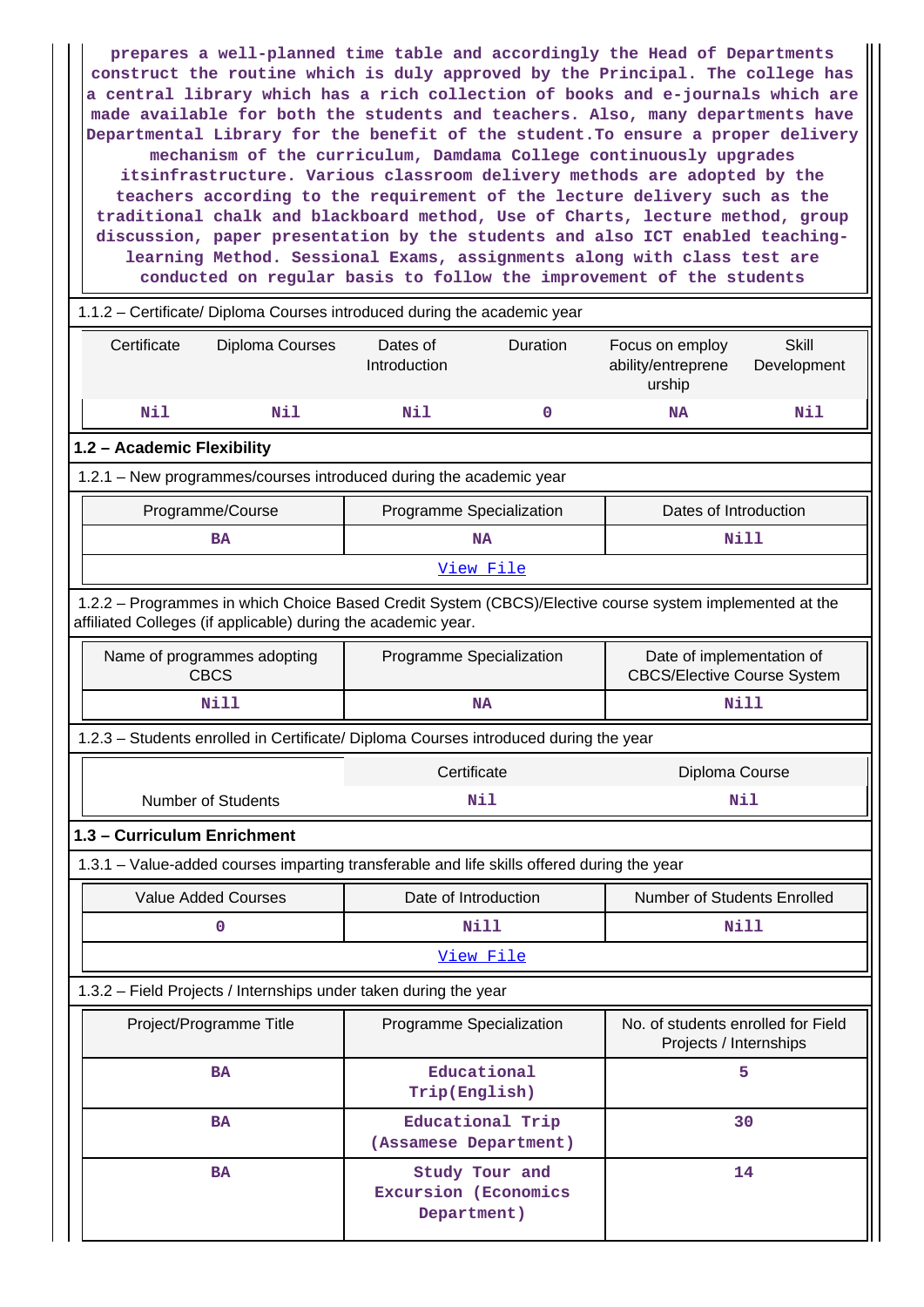|                 |                                                                                         | <b>BA</b>                                                                                                                                                 |                                      | Field Trip for projects<br>27<br>((Assamese Department) |                                   |                                 |                                    |
|-----------------|-----------------------------------------------------------------------------------------|-----------------------------------------------------------------------------------------------------------------------------------------------------------|--------------------------------------|---------------------------------------------------------|-----------------------------------|---------------------------------|------------------------------------|
|                 |                                                                                         |                                                                                                                                                           |                                      | View File                                               |                                   |                                 |                                    |
|                 | 1.4 - Feedback System                                                                   |                                                                                                                                                           |                                      |                                                         |                                   |                                 |                                    |
|                 |                                                                                         | 1.4.1 – Whether structured feedback received from all the stakeholders.                                                                                   |                                      |                                                         |                                   |                                 |                                    |
| <b>Students</b> |                                                                                         |                                                                                                                                                           |                                      | No                                                      |                                   |                                 |                                    |
|                 | <b>Teachers</b>                                                                         |                                                                                                                                                           |                                      | No                                                      |                                   |                                 |                                    |
|                 | Employers                                                                               |                                                                                                                                                           |                                      |                                                         |                                   | <b>No</b>                       |                                    |
| Alumni          |                                                                                         |                                                                                                                                                           |                                      |                                                         |                                   | No                              |                                    |
| Parents         |                                                                                         |                                                                                                                                                           |                                      |                                                         |                                   | No                              |                                    |
|                 | (maximum 500 words)                                                                     | 1.4.2 - How the feedback obtained is being analyzed and utilized for overall development of the institution?                                              |                                      |                                                         |                                   |                                 |                                    |
|                 | <b>Feedback Obtained</b>                                                                |                                                                                                                                                           |                                      |                                                         |                                   |                                 |                                    |
|                 | No data                                                                                 |                                                                                                                                                           |                                      |                                                         |                                   |                                 |                                    |
|                 |                                                                                         | <b>CRITERION II - TEACHING- LEARNING AND EVALUATION</b>                                                                                                   |                                      |                                                         |                                   |                                 |                                    |
|                 |                                                                                         | 2.1 - Student Enrolment and Profile                                                                                                                       |                                      |                                                         |                                   |                                 |                                    |
|                 |                                                                                         | 2.1.1 - Demand Ratio during the year                                                                                                                      |                                      |                                                         |                                   |                                 |                                    |
|                 | Name of the<br>Number of seats<br>Programme<br>Specialization<br>available<br>Programme |                                                                                                                                                           |                                      |                                                         | Number of<br>Application received |                                 | <b>Students Enrolled</b>           |
|                 | <b>BA</b>                                                                               | 1240<br>Assamese,                                                                                                                                         |                                      |                                                         |                                   | 1228                            | 1228                               |
|                 |                                                                                         | English,                                                                                                                                                  |                                      |                                                         |                                   |                                 |                                    |
|                 |                                                                                         | Economics,<br>History,                                                                                                                                    |                                      |                                                         |                                   |                                 |                                    |
|                 |                                                                                         | Education,                                                                                                                                                |                                      |                                                         |                                   |                                 |                                    |
|                 |                                                                                         | Political                                                                                                                                                 |                                      |                                                         |                                   |                                 |                                    |
|                 |                                                                                         | Science                                                                                                                                                   |                                      |                                                         |                                   |                                 |                                    |
|                 |                                                                                         |                                                                                                                                                           |                                      | View File                                               |                                   |                                 |                                    |
|                 |                                                                                         | 2.2 - Catering to Student Diversity                                                                                                                       |                                      |                                                         |                                   |                                 |                                    |
|                 |                                                                                         | 2.2.1 - Student - Full time teacher ratio (current year data)                                                                                             |                                      |                                                         |                                   |                                 |                                    |
|                 | Year                                                                                    | Number of                                                                                                                                                 | Number of                            | Number of                                               |                                   | Number of                       | Number of                          |
|                 |                                                                                         | students enrolled                                                                                                                                         | students enrolled                    | fulltime teachers                                       |                                   | fulltime teachers               | teachers                           |
|                 |                                                                                         | in the institution<br>(UG)                                                                                                                                | in the institution<br>(PG)           | available in the<br>institution                         |                                   | available in the<br>institution | teaching both UG<br>and PG courses |
|                 |                                                                                         |                                                                                                                                                           |                                      | teaching only UG                                        |                                   | teaching only PG                |                                    |
|                 |                                                                                         |                                                                                                                                                           |                                      | courses                                                 |                                   | courses                         |                                    |
|                 | 2017                                                                                    | 1228                                                                                                                                                      | <b>Nill</b>                          | 17                                                      |                                   | Nill                            | <b>Nill</b>                        |
|                 |                                                                                         | 2.3 - Teaching - Learning Process                                                                                                                         |                                      |                                                         |                                   |                                 |                                    |
|                 |                                                                                         | 2.3.1 – Percentage of teachers using ICT for effective teaching with Learning Management Systems (LMS), E-<br>learning resources etc. (current year data) |                                      |                                                         |                                   |                                 |                                    |
|                 | Number of                                                                               | Number of                                                                                                                                                 | <b>ICT Tools and</b>                 | Number of ICT                                           |                                   | Numberof smart                  | E-resources and                    |
|                 | <b>Teachers on Roll</b>                                                                 | teachers using                                                                                                                                            | resources                            | enabled                                                 |                                   | classrooms                      | techniques used                    |
|                 |                                                                                         | ICT (LMS, e-<br>Resources)                                                                                                                                | available                            | Classrooms                                              |                                   |                                 |                                    |
|                 | 21                                                                                      | 3                                                                                                                                                         | 5                                    | 1                                                       |                                   | <b>Nill</b>                     | 6                                  |
|                 |                                                                                         |                                                                                                                                                           | View File of ICT Tools and resources |                                                         |                                   |                                 |                                    |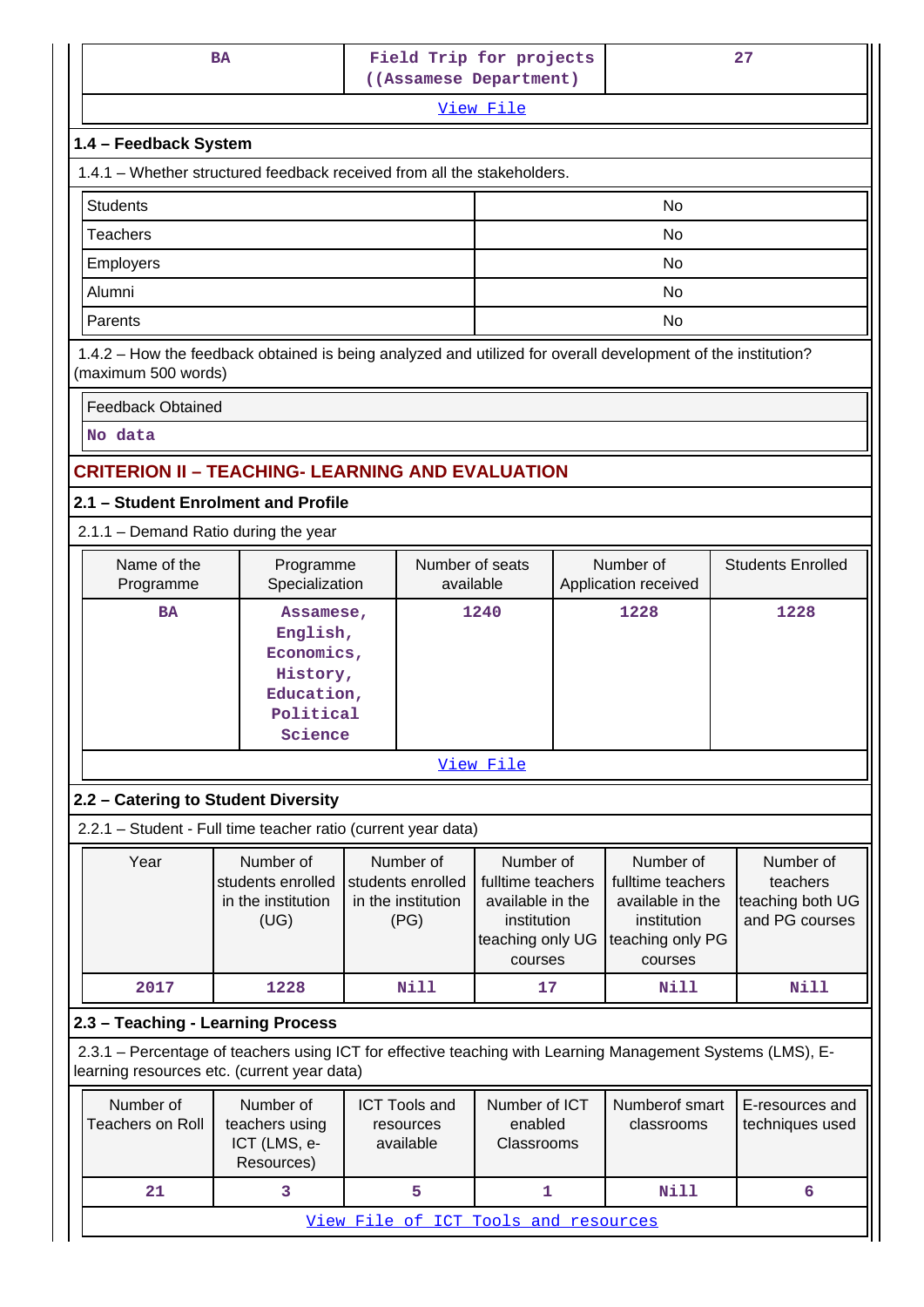|                                                                                                                                                                                                                                                                                                                                                                                                                                                                                                                                                                                                                                                                                                                                                                                                                                                         |                                                                                |                |                                                                                                                           | View File of E-resources and techniques used |                                                                                       |  |                                                                |         |                                                                                 |
|---------------------------------------------------------------------------------------------------------------------------------------------------------------------------------------------------------------------------------------------------------------------------------------------------------------------------------------------------------------------------------------------------------------------------------------------------------------------------------------------------------------------------------------------------------------------------------------------------------------------------------------------------------------------------------------------------------------------------------------------------------------------------------------------------------------------------------------------------------|--------------------------------------------------------------------------------|----------------|---------------------------------------------------------------------------------------------------------------------------|----------------------------------------------|---------------------------------------------------------------------------------------|--|----------------------------------------------------------------|---------|---------------------------------------------------------------------------------|
|                                                                                                                                                                                                                                                                                                                                                                                                                                                                                                                                                                                                                                                                                                                                                                                                                                                         |                                                                                |                |                                                                                                                           |                                              |                                                                                       |  |                                                                |         |                                                                                 |
| 2.3.2 - Students mentoring system available in the institution? Give details. (maximum 500 words)<br>The institution follows a system of mentoring for weak and economically backward students. The aim is to help<br>learners cross the gap between their expected learning outcomes and usual classroom delivery of syllabus.<br>Mentors are appointed by the Principal from faculty and staff after consultation with the Academic Committee of<br>the College. The mentors are usually faculties with some experience of the existing student strength and issues<br>and also are required to understand the existing socio-economic and behavioral pattern of students. The College<br>has also a system of appointing adhoc and temporary teachers to fulfill classroom requirements as and when<br>senior faculties are involved in mentorships. |                                                                                |                |                                                                                                                           |                                              |                                                                                       |  |                                                                |         |                                                                                 |
| Number of students enrolled in the<br>Number of fulltime teachers<br>Mentor: Mentee Ratio<br>institution                                                                                                                                                                                                                                                                                                                                                                                                                                                                                                                                                                                                                                                                                                                                                |                                                                                |                |                                                                                                                           |                                              |                                                                                       |  |                                                                |         |                                                                                 |
| 1228<br>17<br>1:72                                                                                                                                                                                                                                                                                                                                                                                                                                                                                                                                                                                                                                                                                                                                                                                                                                      |                                                                                |                |                                                                                                                           |                                              |                                                                                       |  |                                                                |         |                                                                                 |
| 2.4 - Teacher Profile and Quality                                                                                                                                                                                                                                                                                                                                                                                                                                                                                                                                                                                                                                                                                                                                                                                                                       |                                                                                |                |                                                                                                                           |                                              |                                                                                       |  |                                                                |         |                                                                                 |
| 2.4.1 - Number of full time teachers appointed during the year                                                                                                                                                                                                                                                                                                                                                                                                                                                                                                                                                                                                                                                                                                                                                                                          |                                                                                |                |                                                                                                                           |                                              |                                                                                       |  |                                                                |         |                                                                                 |
| No. of sanctioned<br>No. of filled positions<br>Vacant positions<br>Positions filled during<br>No. of faculty with<br>positions<br>Ph.D<br>the current year                                                                                                                                                                                                                                                                                                                                                                                                                                                                                                                                                                                                                                                                                             |                                                                                |                |                                                                                                                           |                                              |                                                                                       |  |                                                                |         |                                                                                 |
| 21                                                                                                                                                                                                                                                                                                                                                                                                                                                                                                                                                                                                                                                                                                                                                                                                                                                      |                                                                                | 17             |                                                                                                                           |                                              | 4                                                                                     |  | <b>Nill</b>                                                    |         | 6                                                                               |
| 2.4.2 - Honours and recognition received by teachers (received awards, recognition, fellowships at State, National,<br>International level from Government, recognised bodies during the year)                                                                                                                                                                                                                                                                                                                                                                                                                                                                                                                                                                                                                                                          |                                                                                |                |                                                                                                                           |                                              |                                                                                       |  |                                                                |         |                                                                                 |
| Year of Award                                                                                                                                                                                                                                                                                                                                                                                                                                                                                                                                                                                                                                                                                                                                                                                                                                           |                                                                                |                | Name of full time teachers<br>Designation<br>receiving awards from<br>state level, national level,<br>international level |                                              | Name of the award,<br>fellowship, received from<br>Government or recognized<br>bodies |  |                                                                |         |                                                                                 |
| <b>Nill</b>                                                                                                                                                                                                                                                                                                                                                                                                                                                                                                                                                                                                                                                                                                                                                                                                                                             |                                                                                |                | No data                                                                                                                   |                                              | Nill                                                                                  |  |                                                                | No data |                                                                                 |
|                                                                                                                                                                                                                                                                                                                                                                                                                                                                                                                                                                                                                                                                                                                                                                                                                                                         |                                                                                |                |                                                                                                                           |                                              | View File                                                                             |  |                                                                |         |                                                                                 |
| 2.5 - Evaluation Process and Reforms                                                                                                                                                                                                                                                                                                                                                                                                                                                                                                                                                                                                                                                                                                                                                                                                                    |                                                                                |                |                                                                                                                           |                                              |                                                                                       |  |                                                                |         |                                                                                 |
| 2.5.1 – Number of days from the date of semester-end/ year- end examination till the declaration of results during<br>the year                                                                                                                                                                                                                                                                                                                                                                                                                                                                                                                                                                                                                                                                                                                          |                                                                                |                |                                                                                                                           |                                              |                                                                                       |  |                                                                |         |                                                                                 |
| Programme Name                                                                                                                                                                                                                                                                                                                                                                                                                                                                                                                                                                                                                                                                                                                                                                                                                                          |                                                                                | Programme Code |                                                                                                                           | Semester/year                                |                                                                                       |  | Last date of the last<br>semester-end/year-<br>end examination |         | Date of declaration of<br>results of semester-<br>end/ year- end<br>examination |
| <b>BA</b>                                                                                                                                                                                                                                                                                                                                                                                                                                                                                                                                                                                                                                                                                                                                                                                                                                               |                                                                                | <b>BA</b>      |                                                                                                                           |                                              | VI.                                                                                   |  | 19/05/2018                                                     |         | 05/07/2018                                                                      |
|                                                                                                                                                                                                                                                                                                                                                                                                                                                                                                                                                                                                                                                                                                                                                                                                                                                         |                                                                                |                |                                                                                                                           |                                              | <u>View File</u>                                                                      |  |                                                                |         |                                                                                 |
| 2.5.2 - Reforms initiated on Continuous Internal Evaluation(CIE) system at the institutional level (250 words)                                                                                                                                                                                                                                                                                                                                                                                                                                                                                                                                                                                                                                                                                                                                          |                                                                                |                |                                                                                                                           |                                              |                                                                                       |  |                                                                |         |                                                                                 |
| The college has a continuous internal evaluation mechanism to prepare students<br>for their semester end examinations. Faculties prepare questions and evaluate<br>the answer scripts. Evaluations are also carried on basis of their class<br>performance, attendance and other activities, like extempore speech, debate<br>competitions etc. Field trips are regularly organized by departments and<br>students are asked to prepare reports on their learning outcome from the same.<br>Group discussions also form a part of the evaluation process.<br>2.5.3 – Academic calendar prepared and adhered for conduct of Examination and other related matters (250                                                                                                                                                                                   |                                                                                |                |                                                                                                                           |                                              |                                                                                       |  |                                                                |         |                                                                                 |
| words)                                                                                                                                                                                                                                                                                                                                                                                                                                                                                                                                                                                                                                                                                                                                                                                                                                                  |                                                                                |                |                                                                                                                           |                                              |                                                                                       |  |                                                                |         |                                                                                 |
|                                                                                                                                                                                                                                                                                                                                                                                                                                                                                                                                                                                                                                                                                                                                                                                                                                                         | Damdama College being an affiliate of the University of Gauhati adheres to the |                |                                                                                                                           |                                              |                                                                                       |  |                                                                |         |                                                                                 |

**directions of the University in framing an academic calendar for the session. Within this framework, the College prepares schedule for internal examinations,**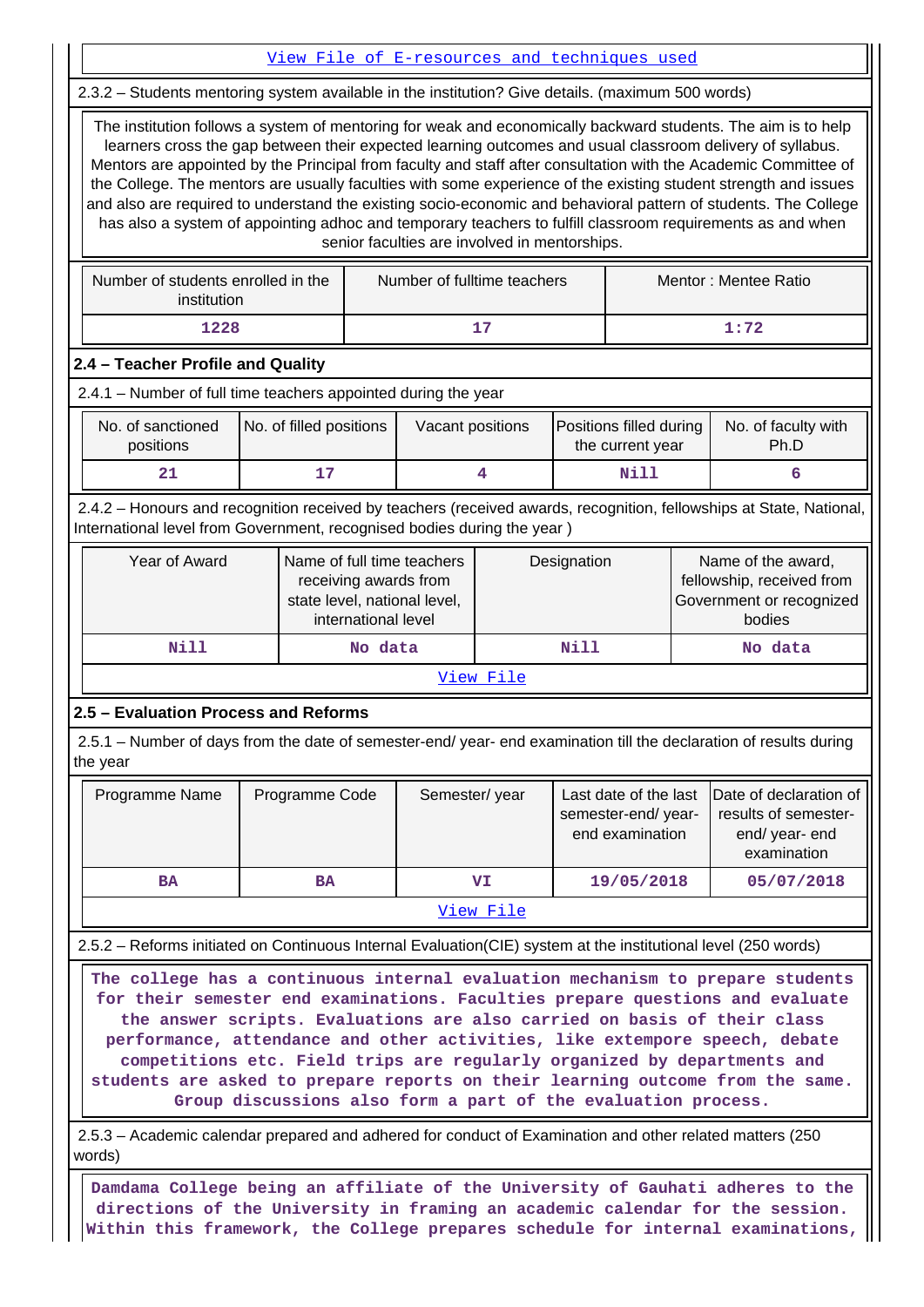#### **freshman's social, elections to the students union, events like Saraswati Puja, Lectures, talks and seminars etc.**

#### **2.6 – Student Performance and Learning Outcomes**

 2.6.1 – Program outcomes, program specific outcomes and course outcomes for all programs offered by the institution are stated and displayed in website of the institution (to provide the weblink)

> [https://damdamacollege.edu.in/wp-content/uploads/2021/08/Program](https://damdamacollege.edu.in/wp-content/uploads/2021/08/Program-outcomes_16_17.pdf)outcomes 16 17.pdf

#### 2.6.2 – Pass percentage of students

| Programme<br>Code | Programme<br>Name | Programme<br>Specialization                                                             | Number of<br>students<br>appeared in the<br>final year<br>examination | Number of<br>students passed<br>in final year<br>examination | Pass Percentage |  |  |  |
|-------------------|-------------------|-----------------------------------------------------------------------------------------|-----------------------------------------------------------------------|--------------------------------------------------------------|-----------------|--|--|--|
| <b>UG</b>         | <b>BA</b>         | Assamese,<br>English,<br>Economics, E<br>ducation, His<br>tory,<br>Political<br>Science | 483                                                                   | 231                                                          | 47.82           |  |  |  |
| View File         |                   |                                                                                         |                                                                       |                                                              |                 |  |  |  |

#### **2.7 – Student Satisfaction Survey**

 2.7.1 – Student Satisfaction Survey (SSS) on overall institutional performance (Institution may design the questionnaire) (results and details be provided as weblink)

 [http://damdamacollege.edu.in/wp-content/uploads/2021/08/Student-Satisfactory-](http://damdamacollege.edu.in/wp-content/uploads/2021/08/Student-Satisfactory-Survey-2017.pdf)[Survey-2017.pdf](http://damdamacollege.edu.in/wp-content/uploads/2021/08/Student-Satisfactory-Survey-2017.pdf) 

### **CRITERION III – RESEARCH, INNOVATIONS AND EXTENSION**

#### **3.1 – Resource Mobilization for Research**

3.1.1 – Research funds sanctioned and received from various agencies, industry and other organisations

| Nature of the Project | <b>Duration</b> | Name of the funding<br>agency | Total grant<br>sanctioned | Amount received<br>during the year |  |  |
|-----------------------|-----------------|-------------------------------|---------------------------|------------------------------------|--|--|
| Nill                  |                 | NA                            |                           |                                    |  |  |
| View File             |                 |                               |                           |                                    |  |  |

#### **3.2 – Innovation Ecosystem**

 3.2.1 – Workshops/Seminars Conducted on Intellectual Property Rights (IPR) and Industry-Academia Innovative practices during the year

| Title of workshop/seminar<br>Name of the Dept.                                                       |      |                                    |                             | Date      |      |                  |          |
|------------------------------------------------------------------------------------------------------|------|------------------------------------|-----------------------------|-----------|------|------------------|----------|
| Nil                                                                                                  |      | N/A                                |                             |           |      |                  |          |
| 3.2.2 - Awards for Innovation won by Institution/Teachers/Research scholars/Students during the year |      |                                    |                             |           |      |                  |          |
| Title of the innovation                                                                              |      | Name of Awardee<br>Awarding Agency |                             |           |      | Date of award    | Category |
| Nill                                                                                                 | N/A  |                                    | N/A                         |           | Nill | N/A              |          |
|                                                                                                      |      |                                    |                             | View File |      |                  |          |
| 3.2.3 – No. of Incubation centre created, start-ups incubated on campus during the year              |      |                                    |                             |           |      |                  |          |
| Incubation                                                                                           | Name |                                    | Name of the<br>Sponsered By |           |      | Nature of Start- | Date of  |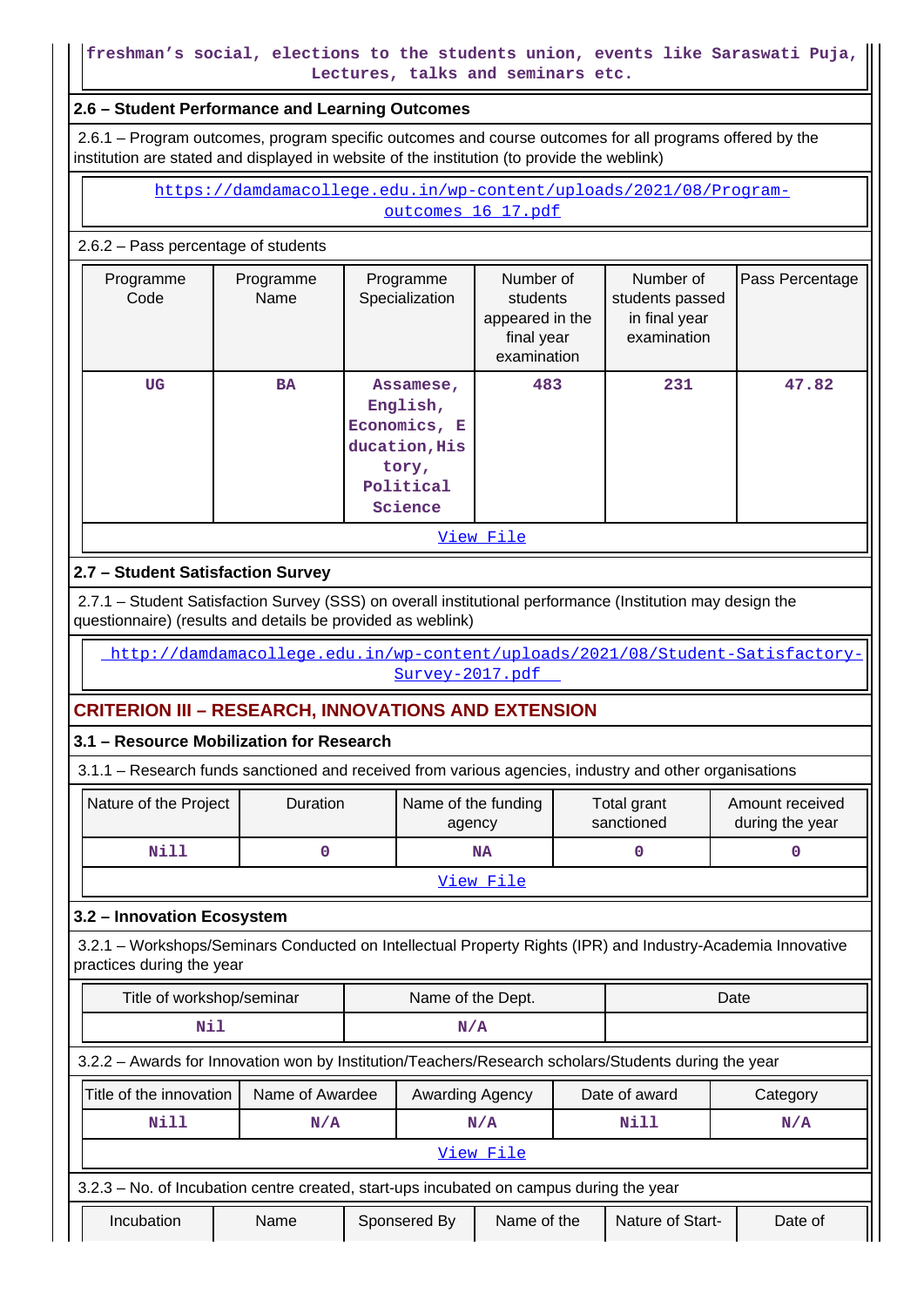| Center                                                                                                          |              |                   |                                                                                                      |                        |                         | Start-up              |              | up                                                                 |               | Commencement                                                                                                       |
|-----------------------------------------------------------------------------------------------------------------|--------------|-------------------|------------------------------------------------------------------------------------------------------|------------------------|-------------------------|-----------------------|--------------|--------------------------------------------------------------------|---------------|--------------------------------------------------------------------------------------------------------------------|
| Nil                                                                                                             |              | N/A               |                                                                                                      | N/A                    |                         | N/A                   |              | N/A                                                                |               | <b>Nill</b>                                                                                                        |
| View File                                                                                                       |              |                   |                                                                                                      |                        |                         |                       |              |                                                                    |               |                                                                                                                    |
| 3.3 - Research Publications and Awards                                                                          |              |                   |                                                                                                      |                        |                         |                       |              |                                                                    |               |                                                                                                                    |
| 3.3.1 - Incentive to the teachers who receive recognition/awards                                                |              |                   |                                                                                                      |                        |                         |                       |              |                                                                    |               |                                                                                                                    |
|                                                                                                                 | <b>State</b> |                   |                                                                                                      | National               |                         |                       |              |                                                                    | International |                                                                                                                    |
| Assam<br>0<br>0                                                                                                 |              |                   |                                                                                                      |                        |                         |                       |              |                                                                    |               |                                                                                                                    |
|                                                                                                                 |              |                   | 3.3.2 - Ph. Ds awarded during the year (applicable for PG College, Research Center)                  |                        |                         |                       |              |                                                                    |               |                                                                                                                    |
| Number of PhD's Awarded<br>Name of the Department                                                               |              |                   |                                                                                                      |                        |                         |                       |              |                                                                    |               |                                                                                                                    |
|                                                                                                                 |              | Nil               |                                                                                                      |                        |                         |                       |              | Nill                                                               |               |                                                                                                                    |
|                                                                                                                 |              |                   | 3.3.3 - Research Publications in the Journals notified on UGC website during the year                |                        |                         |                       |              |                                                                    |               |                                                                                                                    |
| <b>Type</b>                                                                                                     |              |                   | Department                                                                                           |                        |                         | Number of Publication |              |                                                                    |               | Average Impact Factor (if<br>any)                                                                                  |
| National                                                                                                        |              |                   | <b>NIL</b>                                                                                           |                        |                         | <b>Nill</b>           |              |                                                                    |               | 0                                                                                                                  |
|                                                                                                                 |              |                   |                                                                                                      |                        | View File               |                       |              |                                                                    |               |                                                                                                                    |
| 3.3.4 - Books and Chapters in edited Volumes / Books published, and papers in National/International Conference |              |                   |                                                                                                      |                        |                         |                       |              |                                                                    |               |                                                                                                                    |
| Proceedings per Teacher during the year<br>Number of Publication                                                |              |                   |                                                                                                      |                        |                         |                       |              |                                                                    |               |                                                                                                                    |
| Department<br>Economics<br>4                                                                                    |              |                   |                                                                                                      |                        |                         |                       |              |                                                                    |               |                                                                                                                    |
|                                                                                                                 |              | Assamese          |                                                                                                      |                        |                         |                       |              | 3                                                                  |               |                                                                                                                    |
|                                                                                                                 |              |                   |                                                                                                      |                        | View File               |                       |              |                                                                    |               |                                                                                                                    |
|                                                                                                                 |              |                   | Web of Science or PubMed/ Indian Citation Index                                                      |                        |                         |                       |              |                                                                    |               | 3.3.5 - Bibliometrics of the publications during the last Academic year based on average citation index in Scopus/ |
| Title of the<br>Paper                                                                                           |              | Name of<br>Author | Title of journal                                                                                     | Year of<br>publication |                         | <b>Citation Index</b> |              | Institutional<br>affiliation as<br>mentioned in<br>the publication |               | Number of<br>citations<br>excluding self<br>citation                                                               |
| Nil                                                                                                             |              | N/A               | N/A                                                                                                  |                        | <b>Nill</b>             | $\pmb{0}$             |              | N/A                                                                |               | <b>Nill</b>                                                                                                        |
|                                                                                                                 |              |                   |                                                                                                      |                        | View File               |                       |              |                                                                    |               |                                                                                                                    |
|                                                                                                                 |              |                   | 3.3.6 - h-Index of the Institutional Publications during the year. (based on Scopus/ Web of science) |                        |                         |                       |              |                                                                    |               |                                                                                                                    |
| Title of the<br>Paper                                                                                           |              | Name of<br>Author | Title of journal                                                                                     | Year of<br>publication |                         | h-index               |              | Number of<br>citations<br>excluding self<br>citation               |               | Institutional<br>affiliation as<br>mentioned in<br>the publication                                                 |
| <b>NIL</b>                                                                                                      |              | N/A               | N/A                                                                                                  |                        | <b>Nill</b>             | Nill                  |              | Nill                                                               |               | 0                                                                                                                  |
|                                                                                                                 |              |                   |                                                                                                      |                        | View File               |                       |              |                                                                    |               |                                                                                                                    |
|                                                                                                                 |              |                   | 3.3.7 - Faculty participation in Seminars/Conferences and Symposia during the year:                  |                        |                         |                       |              |                                                                    |               |                                                                                                                    |
| Number of Faculty                                                                                               |              |                   | International                                                                                        | National               |                         |                       | <b>State</b> |                                                                    |               | Local                                                                                                              |
| Attended/Semi<br>nars/Workshops                                                                                 |              |                   | 1                                                                                                    |                        | $\overline{\mathbf{2}}$ |                       | <b>Nill</b>  |                                                                    |               | <b>Nill</b>                                                                                                        |
| Presented<br>papers                                                                                             |              |                   | 1                                                                                                    |                        | $\overline{\mathbf{2}}$ |                       | <b>Nill</b>  |                                                                    |               | Nill                                                                                                               |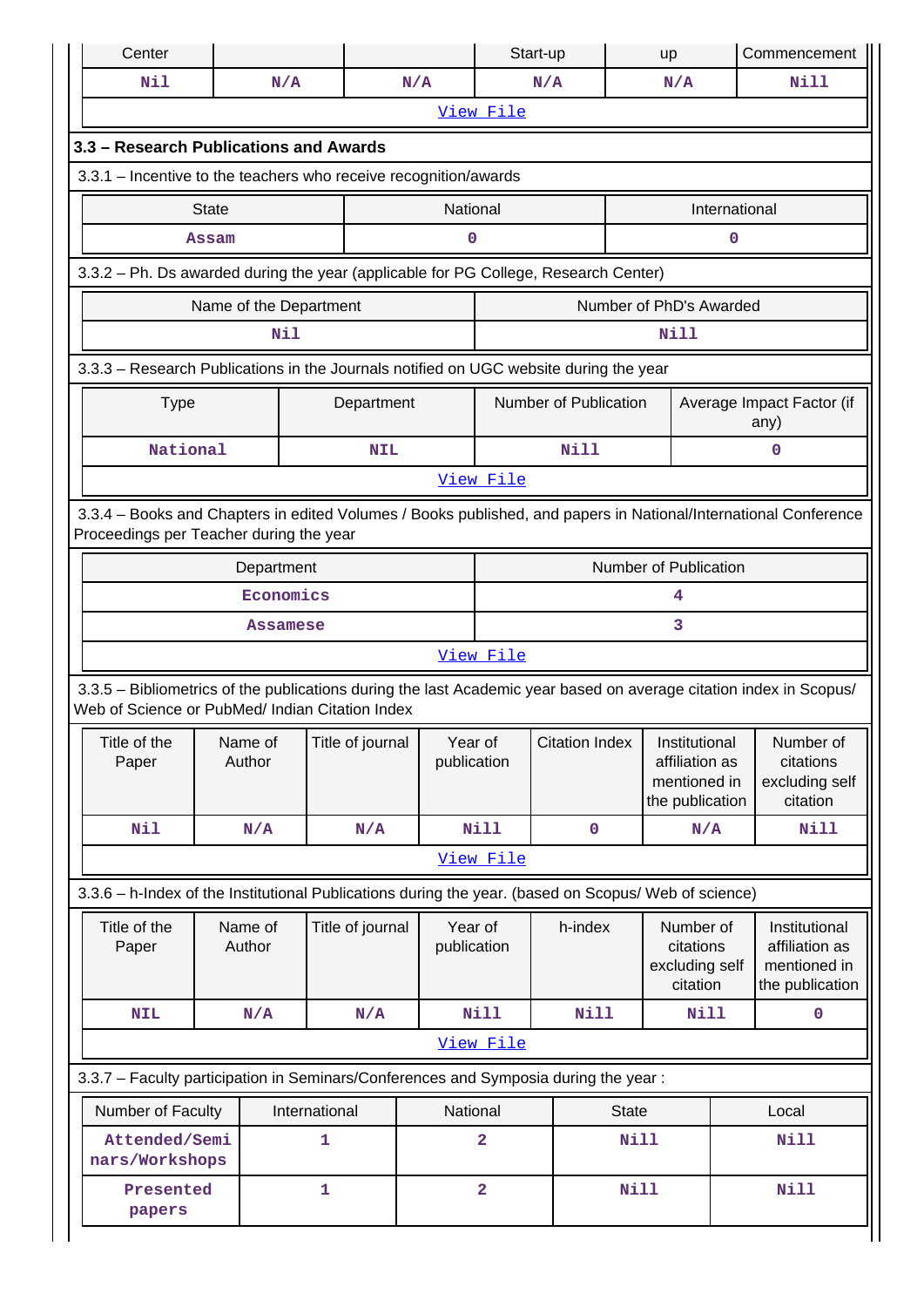[View File](https://assessmentonline.naac.gov.in/public/Postacc/Faculty_participation/13236_Faculty_participation_1630052619.xlsx)

#### **3.4 – Extension Activities**

 3.4.1 – Number of extension and outreach programmes conducted in collaboration with industry, community and Non- Government Organisations through NSS/NCC/Red cross/Youth Red Cross (YRC) etc., during the year

| Title of the activities             | Organising unit/agency/<br>collaborating agency                                 | Number of teachers<br>participated in such<br>activities | Number of students<br>participated in such<br>activities |  |  |  |
|-------------------------------------|---------------------------------------------------------------------------------|----------------------------------------------------------|----------------------------------------------------------|--|--|--|
| Awareness Program<br>on Road Safety | Faculties and<br>Social Service wing<br>of Student Union of<br>Damdama College. | 11                                                       | 80                                                       |  |  |  |
| ステミ エコレー せいき コーエー                   |                                                                                 |                                                          |                                                          |  |  |  |

[View File](https://assessmentonline.naac.gov.in/public/Postacc/Extension/13236_Extension_1632130458.xlsx)

 3.4.2 – Awards and recognition received for extension activities from Government and other recognized bodies during the year

| Name of the activity | Award/Recognition | <b>Awarding Bodies</b> | Number of students<br><b>Benefited</b> |  |  |  |
|----------------------|-------------------|------------------------|----------------------------------------|--|--|--|
| NIL                  | N/A               | N/A                    | Nill                                   |  |  |  |
| View File            |                   |                        |                                        |  |  |  |

 3.4.3 – Students participating in extension activities with Government Organisations, Non-Government Organisations and programmes such as Swachh Bharat, Aids Awareness, Gender Issue, etc. during the year

| Name of the scheme                    | Organising unit/Agen<br>cy/collaborating<br>agency                           | Name of the activity                                                                    | Number of teachers<br>participated in such<br>activites | Number of students<br>participated in such<br>activites |  |  |  |  |
|---------------------------------------|------------------------------------------------------------------------------|-----------------------------------------------------------------------------------------|---------------------------------------------------------|---------------------------------------------------------|--|--|--|--|
| Bramhaputra<br>Sahitya Utsav,<br>2018 | Assam<br>Government                                                          | Witness the<br>Variety of<br>Activities<br>Organizer by<br>Brahmaputra<br>Sahitya Utsav | 4                                                       | 38                                                      |  |  |  |  |
| Swach Bharat<br>Avijan                | Faculties and<br>Office Bearers<br>of Girl Common<br>Room, Damdama<br>Colege | Swach Bharat<br>Abhiyan                                                                 | 11                                                      | 35                                                      |  |  |  |  |
|                                       | View File                                                                    |                                                                                         |                                                         |                                                         |  |  |  |  |

**3.5 – Collaborations**

3.5.1 – Number of Collaborative activities for research, faculty exchange, student exchange during the year

| Nature of activity | Participant | Source of financial support | Duration |  |  |  |
|--------------------|-------------|-----------------------------|----------|--|--|--|
| Nil                | N/A         | N/A                         |          |  |  |  |
| View File          |             |                             |          |  |  |  |

 3.5.2 – Linkages with institutions/industries for internship, on-the- job training, project work, sharing of research facilities etc. during the year

| Nature of linkage | Title of the<br>linkage | Name of the<br>partnering<br>institution/<br>industry | Duration From | Duration To | Participant |
|-------------------|-------------------------|-------------------------------------------------------|---------------|-------------|-------------|
|                   |                         | /research lab                                         |               |             |             |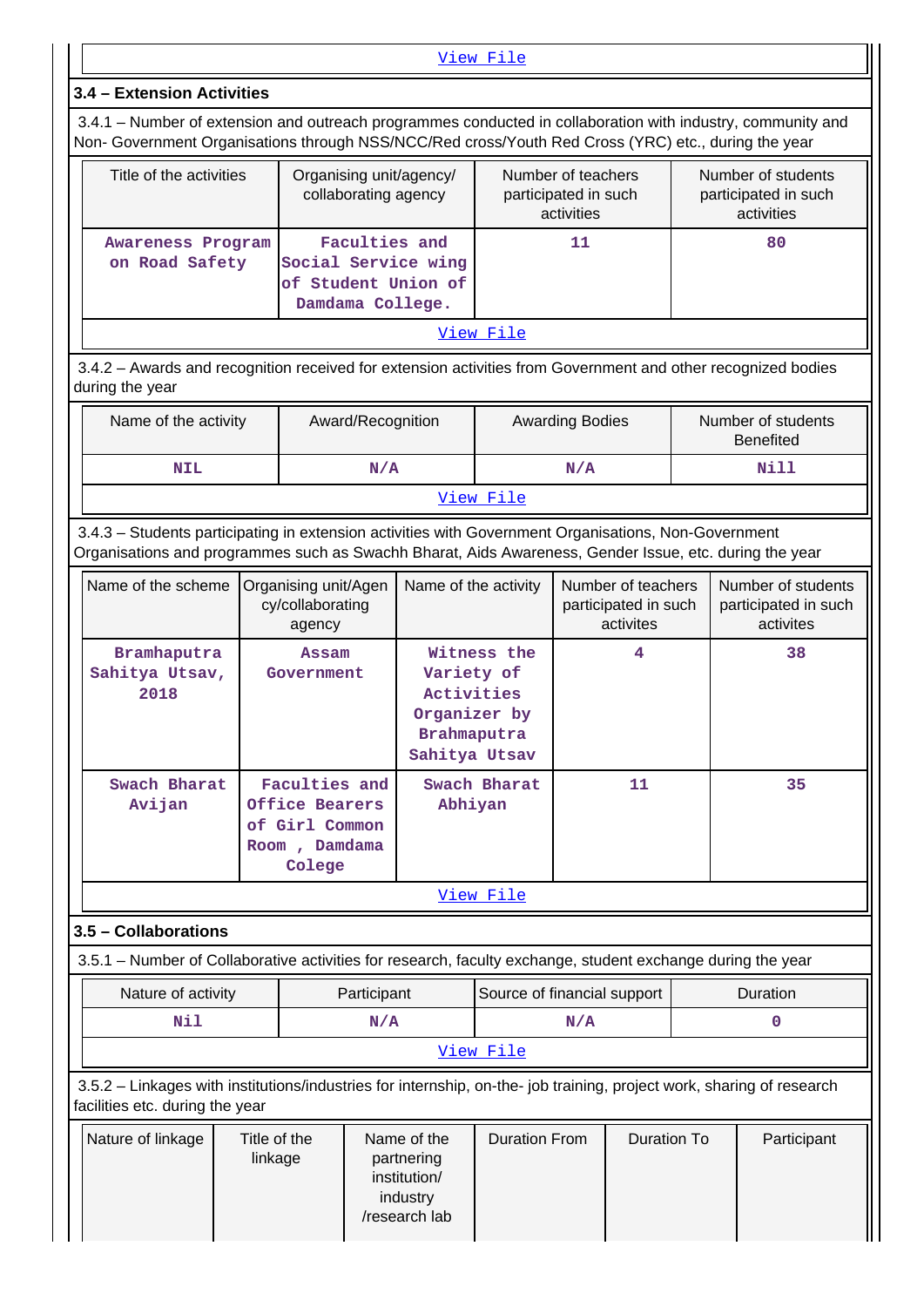|                                                                                                                                                       |                                                  |          | with contact<br>details                     |  |              |                    |  |                |                                                           |  |
|-------------------------------------------------------------------------------------------------------------------------------------------------------|--------------------------------------------------|----------|---------------------------------------------|--|--------------|--------------------|--|----------------|-----------------------------------------------------------|--|
| N/A                                                                                                                                                   |                                                  | N/A      | N/A                                         |  |              | <b>Nill</b>        |  | <b>Nill</b>    | 0                                                         |  |
|                                                                                                                                                       |                                                  |          |                                             |  | View File    |                    |  |                |                                                           |  |
| 3.5.3 - MoUs signed with institutions of national, international importance, other universities, industries, corporate<br>houses etc. during the year |                                                  |          |                                             |  |              |                    |  |                |                                                           |  |
|                                                                                                                                                       | Date of MoU signed<br>Organisation               |          |                                             |  |              | Purpose/Activities |  |                | Number of<br>students/teachers<br>participated under MoUs |  |
| <b>NIL</b>                                                                                                                                            |                                                  |          | Nill                                        |  |              | N/A                |  |                | <b>Nill</b>                                               |  |
|                                                                                                                                                       |                                                  |          |                                             |  | View File    |                    |  |                |                                                           |  |
| <b>CRITERION IV - INFRASTRUCTURE AND LEARNING RESOURCES</b>                                                                                           |                                                  |          |                                             |  |              |                    |  |                |                                                           |  |
| 4.1 - Physical Facilities                                                                                                                             |                                                  |          |                                             |  |              |                    |  |                |                                                           |  |
| 4.1.1 - Budget allocation, excluding salary for infrastructure augmentation during the year                                                           |                                                  |          |                                             |  |              |                    |  |                |                                                           |  |
|                                                                                                                                                       | Budget allocated for infrastructure augmentation |          |                                             |  |              |                    |  |                | Budget utilized for infrastructure development            |  |
|                                                                                                                                                       |                                                  | 2500000  |                                             |  |              |                    |  | 2160549        |                                                           |  |
| 4.1.2 - Details of augmentation in infrastructure facilities during the year                                                                          |                                                  |          |                                             |  |              |                    |  |                |                                                           |  |
| <b>Facilities</b><br><b>Existing or Newly Added</b>                                                                                                   |                                                  |          |                                             |  |              |                    |  |                |                                                           |  |
| Newly Added<br>Campus Area                                                                                                                            |                                                  |          |                                             |  |              |                    |  |                |                                                           |  |
|                                                                                                                                                       |                                                  | Others   |                                             |  |              |                    |  | Newly Added    |                                                           |  |
|                                                                                                                                                       |                                                  |          |                                             |  | View File    |                    |  |                |                                                           |  |
| 4.2 - Library as a Learning Resource                                                                                                                  |                                                  |          |                                             |  |              |                    |  |                |                                                           |  |
| 4.2.1 - Library is automated {Integrated Library Management System (ILMS)}                                                                            |                                                  |          |                                             |  |              |                    |  |                |                                                           |  |
| Name of the ILMS<br>software                                                                                                                          |                                                  |          | Nature of automation (fully<br>or patially) |  |              | Version            |  |                | Year of automation                                        |  |
| <b>SOUL</b>                                                                                                                                           |                                                  |          | Partially                                   |  |              | 2.0                |  |                | 2017                                                      |  |
| 4.2.2 - Library Services                                                                                                                              |                                                  |          |                                             |  |              |                    |  |                |                                                           |  |
| Library<br>Service Type                                                                                                                               |                                                  | Existing |                                             |  |              | Newly Added        |  |                | Total                                                     |  |
| Text<br><b>Books</b>                                                                                                                                  | 10450                                            |          | <b>Nill</b>                                 |  | 791          | <b>Nill</b>        |  | 11241          | <b>Nill</b>                                               |  |
| Reference<br><b>Books</b>                                                                                                                             | 750                                              |          | <b>Nill</b>                                 |  | 140          | <b>Nill</b>        |  | 890            | <b>Nill</b>                                               |  |
| e-Books                                                                                                                                               | Nill                                             |          | Nill                                        |  | <b>Nill</b>  | Nill               |  | <b>Nill</b>    | <b>Nill</b>                                               |  |
| Journals                                                                                                                                              | 5                                                |          | <b>Nill</b>                                 |  | $\mathbf{1}$ | Nill               |  | $6\phantom{a}$ | <b>Nill</b>                                               |  |
| Digital<br>Database                                                                                                                                   | <b>Nill</b>                                      |          | Nill                                        |  | <b>Nill</b>  | Nill               |  | Nill           | Nill                                                      |  |
| CD &<br>Video                                                                                                                                         | 5                                                |          | Nill                                        |  | <b>Nill</b>  | <b>Nill</b>        |  | 5              | Nill                                                      |  |
| Library<br>Automation                                                                                                                                 | <b>Nill</b>                                      |          | <b>Nill</b>                                 |  | $\mathbf{1}$ | Nill               |  | $\mathbf{1}$   | <b>Nill</b>                                               |  |
| Weeding                                                                                                                                               | <b>Nill</b>                                      |          | Nill                                        |  | <b>Nill</b>  | <b>Nill</b>        |  | <b>Nill</b>    | Nill                                                      |  |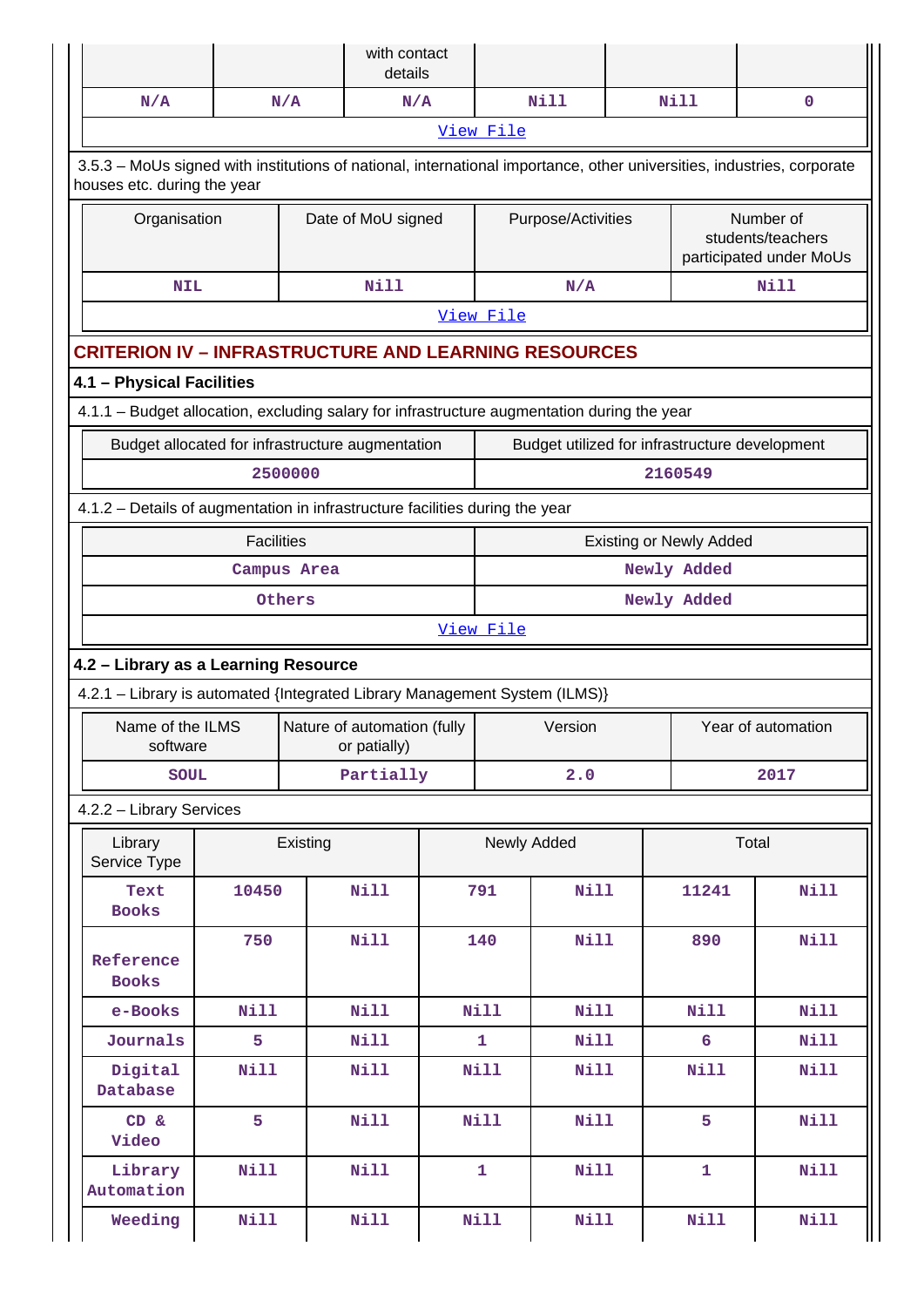| (hard &<br>soft)                                                                                                                                                                                                                                                         |                                                                                                                                                                                                                                                                                                                                                                                                                                                                                                                                                                            |                 |            |                                                                  |                            |                     |                                                     |                    |      |                                                   |                         |
|--------------------------------------------------------------------------------------------------------------------------------------------------------------------------------------------------------------------------------------------------------------------------|----------------------------------------------------------------------------------------------------------------------------------------------------------------------------------------------------------------------------------------------------------------------------------------------------------------------------------------------------------------------------------------------------------------------------------------------------------------------------------------------------------------------------------------------------------------------------|-----------------|------------|------------------------------------------------------------------|----------------------------|---------------------|-----------------------------------------------------|--------------------|------|---------------------------------------------------|-------------------------|
|                                                                                                                                                                                                                                                                          |                                                                                                                                                                                                                                                                                                                                                                                                                                                                                                                                                                            |                 |            |                                                                  |                            | View File           |                                                     |                    |      |                                                   |                         |
|                                                                                                                                                                                                                                                                          | 4.2.3 - E-content developed by teachers such as: e-PG- Pathshala, CEC (under e-PG- Pathshala CEC (Under<br>Graduate) SWAYAM other MOOCs platform NPTEL/NMEICT/any other Government initiatives & institutional<br>(Learning Management System (LMS) etc                                                                                                                                                                                                                                                                                                                    |                 |            |                                                                  |                            |                     |                                                     |                    |      |                                                   |                         |
|                                                                                                                                                                                                                                                                          | Name of the Teacher<br>Name of the Module<br>Platform on which module<br>Date of launching e-<br>is developed<br>content                                                                                                                                                                                                                                                                                                                                                                                                                                                   |                 |            |                                                                  |                            |                     |                                                     |                    |      |                                                   |                         |
| NA                                                                                                                                                                                                                                                                       | <b>Nill</b><br><b>NA</b><br><b>NA</b>                                                                                                                                                                                                                                                                                                                                                                                                                                                                                                                                      |                 |            |                                                                  |                            |                     |                                                     |                    |      |                                                   |                         |
|                                                                                                                                                                                                                                                                          |                                                                                                                                                                                                                                                                                                                                                                                                                                                                                                                                                                            |                 |            |                                                                  |                            | View File           |                                                     |                    |      |                                                   |                         |
| 4.3 - IT Infrastructure                                                                                                                                                                                                                                                  |                                                                                                                                                                                                                                                                                                                                                                                                                                                                                                                                                                            |                 |            |                                                                  |                            |                     |                                                     |                    |      |                                                   |                         |
| 4.3.1 - Technology Upgradation (overall)                                                                                                                                                                                                                                 |                                                                                                                                                                                                                                                                                                                                                                                                                                                                                                                                                                            |                 |            |                                                                  |                            |                     |                                                     |                    |      |                                                   |                         |
| <b>Type</b>                                                                                                                                                                                                                                                              | <b>Total Co</b><br>mputers                                                                                                                                                                                                                                                                                                                                                                                                                                                                                                                                                 | Computer<br>Lab |            | Internet                                                         | <b>Browsing</b><br>centers | Computer<br>Centers | Office                                              | Departme<br>nts    |      | Available<br><b>Bandwidt</b><br>h (MBPS/<br>GBPS) | <b>Others</b>           |
| Existin<br>g                                                                                                                                                                                                                                                             | 6                                                                                                                                                                                                                                                                                                                                                                                                                                                                                                                                                                          | 1               |            | 1                                                                | 1                          | 1                   | 1                                                   | 1                  |      | 100                                               | $\mathbf 0$             |
| Added                                                                                                                                                                                                                                                                    | 6                                                                                                                                                                                                                                                                                                                                                                                                                                                                                                                                                                          | $\mathbf 0$     |            | 1                                                                | $\mathbf 0$                | $\mathbf 0$         | $\mathbf 0$                                         | $\mathbf 0$        |      | $\mathbf 0$                                       | $\mathbf 0$             |
| Total                                                                                                                                                                                                                                                                    | 12                                                                                                                                                                                                                                                                                                                                                                                                                                                                                                                                                                         | 1               |            | $\overline{\mathbf{2}}$                                          | 1                          | $\mathbf 1$         | $\mathbf{1}$                                        | 1                  |      | 100                                               | $\mathbf 0$             |
| 4.3.2 - Bandwidth available of internet connection in the Institution (Leased line)                                                                                                                                                                                      |                                                                                                                                                                                                                                                                                                                                                                                                                                                                                                                                                                            |                 |            |                                                                  |                            |                     |                                                     |                    |      |                                                   |                         |
|                                                                                                                                                                                                                                                                          |                                                                                                                                                                                                                                                                                                                                                                                                                                                                                                                                                                            |                 |            |                                                                  |                            | 100 MBPS/ GBPS      |                                                     |                    |      |                                                   |                         |
| 4.3.3 - Facility for e-content                                                                                                                                                                                                                                           |                                                                                                                                                                                                                                                                                                                                                                                                                                                                                                                                                                            |                 |            |                                                                  |                            |                     |                                                     |                    |      |                                                   |                         |
|                                                                                                                                                                                                                                                                          | Name of the e-content development facility                                                                                                                                                                                                                                                                                                                                                                                                                                                                                                                                 |                 |            |                                                                  |                            |                     | Provide the link of the videos and media centre and | recording facility |      |                                                   |                         |
|                                                                                                                                                                                                                                                                          |                                                                                                                                                                                                                                                                                                                                                                                                                                                                                                                                                                            |                 | <b>NIL</b> |                                                                  |                            |                     |                                                     |                    | Nill |                                                   |                         |
| 4.4 - Maintenance of Campus Infrastructure                                                                                                                                                                                                                               |                                                                                                                                                                                                                                                                                                                                                                                                                                                                                                                                                                            |                 |            |                                                                  |                            |                     |                                                     |                    |      |                                                   |                         |
| 4.4.1 – Expenditure incurred on maintenance of physical facilities and academic support facilities, excluding salary<br>component, during the year                                                                                                                       |                                                                                                                                                                                                                                                                                                                                                                                                                                                                                                                                                                            |                 |            |                                                                  |                            |                     |                                                     |                    |      |                                                   |                         |
|                                                                                                                                                                                                                                                                          | Assigned Budget on<br>academic facilities                                                                                                                                                                                                                                                                                                                                                                                                                                                                                                                                  |                 |            | Expenditure incurred on<br>maintenance of academic<br>facilities |                            |                     | Assigned budget on<br>physical facilities           |                    |      | Expenditure incurredon<br>facilites               | maintenance of physical |
|                                                                                                                                                                                                                                                                          | 2000000                                                                                                                                                                                                                                                                                                                                                                                                                                                                                                                                                                    |                 |            | 2018930                                                          |                            |                     | 250000                                              |                    |      | 202638                                            |                         |
| 4.4.2 – Procedures and policies for maintaining and utilizing physical, academic and support facilities - laboratory,<br>library, sports complex, computers, classrooms etc. (maximum 500 words) (information to be available in<br>institutional Website, provide link) |                                                                                                                                                                                                                                                                                                                                                                                                                                                                                                                                                                            |                 |            |                                                                  |                            |                     |                                                     |                    |      |                                                   |                         |
|                                                                                                                                                                                                                                                                          | Damdama College has both conventional classrooms as also seminar halls. The<br>conventional classrooms are used by respective departments for holding classes<br>and for the purpose of examinations. The seminar halls are used for organizing<br>various events. Certain examinations (other than specified by the University of<br>Gauhati) are held on Sundays. For this purpose, the college authorities are<br>paid a 'Center Fees.' The Central Library of the College is open both for the<br>faculties and students. The terms of use is outlined in the 'College |                 |            |                                                                  |                            |                     |                                                     |                    |      |                                                   |                         |

**Prospectus.' Computer facilities in the libraries are also available for teaching staff and students. The college does not have dedicated bandwidth for internet. Nonetheless, faculties procure reading materials from the world wide**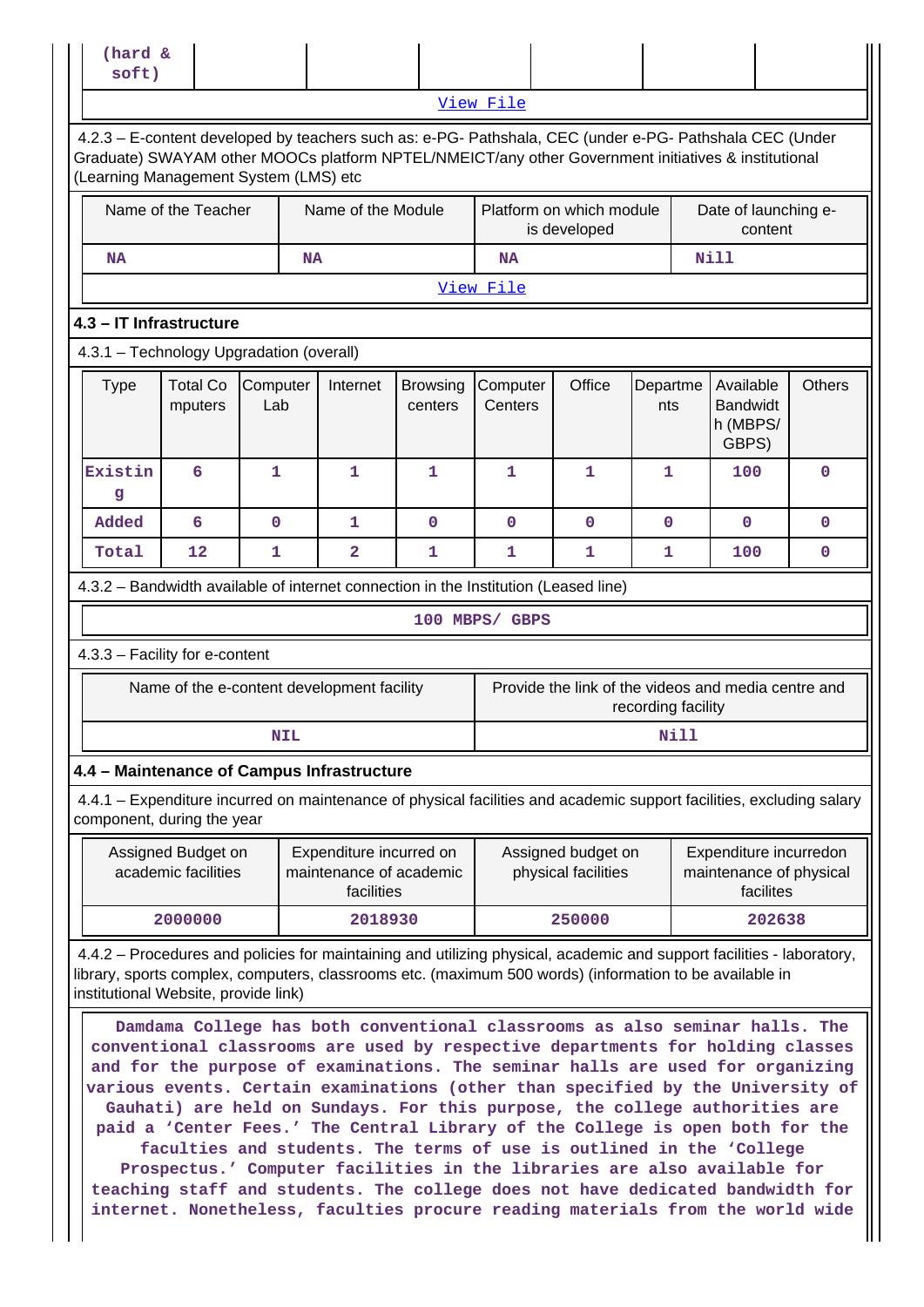**web using their personal resources and distribute these among the pupils. The canteen of the College is run by the 'Canteen Monitoring Committee' along with a private party purely for the benefit of students and staff attending the college. Departments also maintain a small library of their own. Books in this library are given out to students. The department of Education has a laboratory for students to carry out their practical classes. The college has a generator for the purpose of supplying electricity to various needs. The generator is mostly used during examinations.**

[http://damdamacollege.edu.in/wp-](http://damdamacollege.edu.in/wp-content/uploads/2021/08/resource_management_and_maintenance_16_17.pdf)

[content/uploads/2021/08/resource\\_management\\_and\\_maintenance\\_16\\_17.pdf](http://damdamacollege.edu.in/wp-content/uploads/2021/08/resource_management_and_maintenance_16_17.pdf)

### **CRITERION V – STUDENT SUPPORT AND PROGRESSION**

#### **5.1 – Student Support**

5.1.1 – Scholarships and Financial Support

|                                         | Name/Title of the scheme | Number of students | Amount in Rupees |  |  |  |
|-----------------------------------------|--------------------------|--------------------|------------------|--|--|--|
| Financial Support<br>from institution   | Minority Scheme          | 10                 | 400000           |  |  |  |
| Financial Support<br>from Other Sources |                          |                    |                  |  |  |  |
| a) National                             | <b>NIL</b>               | Nill               | 0                |  |  |  |
| b) International                        | <b>NIL</b>               | Nill               | 0                |  |  |  |
| View File                               |                          |                    |                  |  |  |  |

 5.1.2 – Number of capability enhancement and development schemes such as Soft skill development, Remedial coaching, Language lab, Bridge courses, Yoga, Meditation, Personal Counselling and Mentoring etc.,

| Name of the capability<br>enhancement scheme                       | Date of implemetation | Number of students<br>enrolled | Agencies involved                                                                                       |
|--------------------------------------------------------------------|-----------------------|--------------------------------|---------------------------------------------------------------------------------------------------------|
| <b>Awareness</b><br>Programe on B.A<br>Semester<br>Examination     | 21/04/2018            | 53                             | DAMDAMA COLLEGE<br>NSS Unit                                                                             |
| Solid Wastes :<br>Source, Affects Our<br>Role in its<br>Management | 17/02/2018            | 153                            | DAMDAMA COLLEGE<br>in Association with<br><b>ENVIRON, RESOURCE</b><br>PERSON : Dr.<br>Amarjyoti Kashyap |
| International<br>Yoga Day                                          | 21/06/2017            | 40                             | Vivekananda<br>Kendra Guwahati,<br>Damdama College,<br>NSS Unit                                         |
| Drama Workshop                                                     | 16/12/2017            | 22                             | DAMDAMA COLLEGE<br>STUDENT UNION<br><b>CULTURAL SECTION.</b>                                            |
|                                                                    |                       | View File                      |                                                                                                         |

 5.1.3 – Students benefited by guidance for competitive examinations and career counselling offered by the institution during the year

| Year | Name of the | Number of    | Number of   | Number of      | Number of        |
|------|-------------|--------------|-------------|----------------|------------------|
|      | scheme      | benefited    | benefited   | students who   | studentsp placed |
|      |             | students for | students by | have passedin  |                  |
|      |             | competitive  | career      | the comp. exam |                  |
|      |             | examination  | counseling  |                |                  |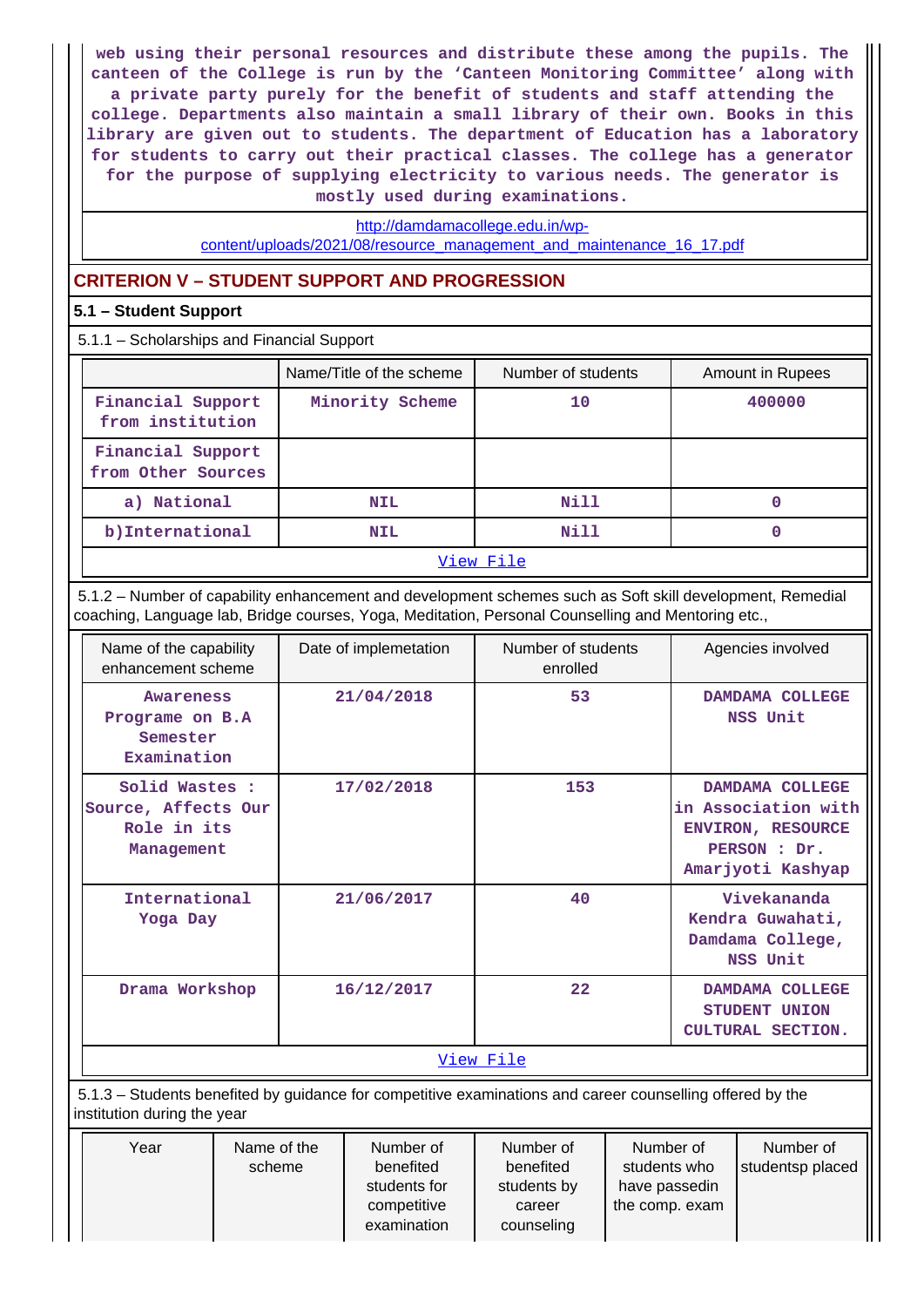|                                                                               |                                                                                           |                                                                                                                                                                                        |                                | activities                         |                                                                                                                |                                     |
|-------------------------------------------------------------------------------|-------------------------------------------------------------------------------------------|----------------------------------------------------------------------------------------------------------------------------------------------------------------------------------------|--------------------------------|------------------------------------|----------------------------------------------------------------------------------------------------------------|-------------------------------------|
| <b>Nill</b>                                                                   |                                                                                           | <b>NIL</b>                                                                                                                                                                             | <b>Nill</b>                    | <b>Nill</b>                        | <b>Nill</b>                                                                                                    | <b>Nill</b>                         |
|                                                                               |                                                                                           |                                                                                                                                                                                        |                                | View File                          |                                                                                                                |                                     |
|                                                                               |                                                                                           | harassment and ragging cases during the year                                                                                                                                           |                                |                                    | 5.1.4 – Institutional mechanism for transparency, timely redressal of student grievances, Prevention of sexual |                                     |
|                                                                               | Total grievances received                                                                 |                                                                                                                                                                                        | Number of grievances redressed |                                    | Avg. number of days for grievance<br>redressal                                                                 |                                     |
|                                                                               |                                                                                           | <b>Nill</b>                                                                                                                                                                            |                                | Nill                               |                                                                                                                | Nill                                |
| 5.2 - Student Progression                                                     |                                                                                           |                                                                                                                                                                                        |                                |                                    |                                                                                                                |                                     |
|                                                                               |                                                                                           | 5.2.1 - Details of campus placement during the year                                                                                                                                    |                                |                                    |                                                                                                                |                                     |
|                                                                               |                                                                                           | On campus                                                                                                                                                                              |                                |                                    | Off campus                                                                                                     |                                     |
| Nameof<br>organizations<br>visited                                            |                                                                                           | Number of<br>students<br>participated                                                                                                                                                  | Number of<br>stduents placed   | Nameof<br>organizations<br>visited | Number of<br>students<br>participated                                                                          | Number of<br>stduents placed        |
| <b>NA</b>                                                                     |                                                                                           | Nill                                                                                                                                                                                   | <b>Nill</b>                    | Nill                               | <b>Nill</b>                                                                                                    | Nill                                |
|                                                                               |                                                                                           |                                                                                                                                                                                        |                                | View File                          |                                                                                                                |                                     |
| 5.2.2 - Student progression to higher education in percentage during the year |                                                                                           |                                                                                                                                                                                        |                                |                                    |                                                                                                                |                                     |
| Year                                                                          |                                                                                           | Number of<br>students<br>enrolling into<br>higher education                                                                                                                            | Programme<br>graduated from    | Depratment<br>graduated from       | Name of<br>institution joined                                                                                  | Name of<br>programme<br>admitted to |
| 2017                                                                          |                                                                                           | 12                                                                                                                                                                                     | <b>TDC</b>                     | ASM, EDN,<br>ENG, HIS,<br>PSC, ECO | GU, IDOL,<br>Cotton Unive<br>rsity, IGNOU,<br><b>JB</b> Law<br>College,<br>Nalbari Law<br>College              | PG, B.ED,<br>MUSIC, LLB             |
|                                                                               |                                                                                           |                                                                                                                                                                                        |                                | View File                          |                                                                                                                |                                     |
|                                                                               |                                                                                           | 5.2.3 - Students qualifying in state/ national/ international level examinations during the year<br>(eg:NET/SET/SLET/GATE/GMAT/CAT/GRE/TOFEL/Civil Services/State Government Services) |                                |                                    |                                                                                                                |                                     |
|                                                                               |                                                                                           | Items                                                                                                                                                                                  |                                |                                    | Number of students selected/ qualifying                                                                        |                                     |
|                                                                               |                                                                                           | <b>Nill</b>                                                                                                                                                                            |                                |                                    | <b>Nill</b>                                                                                                    |                                     |
|                                                                               |                                                                                           |                                                                                                                                                                                        |                                | View File                          |                                                                                                                |                                     |
|                                                                               |                                                                                           |                                                                                                                                                                                        |                                |                                    | 5.2.4 - Sports and cultural activities / competitions organised at the institution level during the year       |                                     |
| Activity                                                                      |                                                                                           | Level                                                                                                                                                                                  |                                | Number of Participants             |                                                                                                                |                                     |
| <b>CULTURAL (GU INTER</b><br>COLLEGE YOUTH FESTIVAL)                          |                                                                                           |                                                                                                                                                                                        | Inter College                  | 20                                 |                                                                                                                |                                     |
|                                                                               | SPORTS (KWAI 14th<br>NaATIONAL KUNG-FU-WUSHU<br>CHAMPIONSHIP Boys Girls,<br>$2017 - 18$ ) |                                                                                                                                                                                        |                                | National                           |                                                                                                                | 25                                  |
|                                                                               |                                                                                           | PRIZE MONEY CARROM<br><b>COMPITITION 2018</b>                                                                                                                                          |                                | Inter College                      | 19                                                                                                             |                                     |
|                                                                               | View File                                                                                 |                                                                                                                                                                                        |                                |                                    |                                                                                                                |                                     |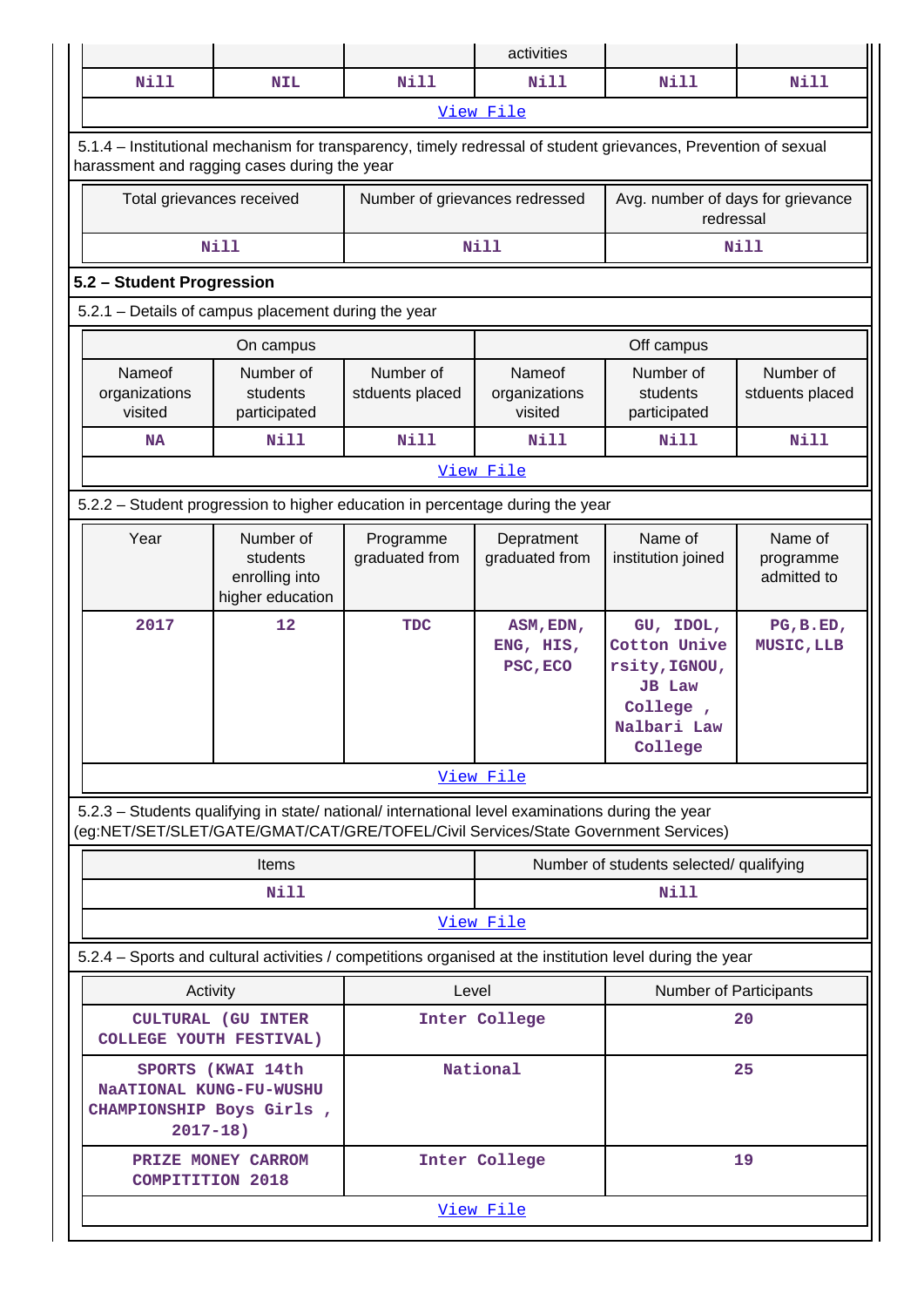#### **5.3 – Student Participation and Activities**

 5.3.1 – Number of awards/medals for outstanding performance in sports/cultural activities at national/international level (award for a team event should be counted as one)

| Year | Name of the<br>award/medal                           | National/<br>Internaional | Number of<br>awards for<br><b>Sports</b> | Number of<br>awards for<br>Cultural | Student ID<br>number | Name of the<br>student  |
|------|------------------------------------------------------|---------------------------|------------------------------------------|-------------------------------------|----------------------|-------------------------|
| 2018 | Certific<br>ate of<br>Merit for<br>Participat<br>ion | National                  |                                          | Nill                                | <b>NIL</b>           | Mr.<br>Monomohon<br>Das |
|      | View File                                            |                           |                                          |                                     |                      |                         |

 5.3.2 – Activity of Student Council & representation of students on academic & administrative bodies/committees of the institution (maximum 500 words)

 **Students of the College take an active part in the implementation of various academic programs and cultural events. They help the administration periodically with ideas for better engaging stakeholders with the institution. As members of democratic societies, they take interest in college elections, in the organizing of various cultural and social events like Saraswati Puja, Muharram, Id ul Fitr, College Week, the College Foundation Day etc. for the purpose of cultural harmony. For example the students of the institution organized the College Foundation Day on the 9th of August, 2017. The College Week was similarly held on… and young learners participated in song and dance programs and other cultural activities of importance. As members of the NSS Cell, they take part in various outreach programs like the 'Swach Bharat' mission etc. Tours to various places of academic interest are also a part of their learning process and they engage themselves well during such activities.**

#### **5.4 – Alumni Engagement**

5.4.1 – Whether the institution has registered Alumni Association?

 **No**

5.4.2 – No. of enrolled Alumni:

5.4.3 – Alumni contribution during the year (in Rupees) :

**0**

**0**

5.4.4 – Meetings/activities organized by Alumni Association :

**0**

### **CRITERION VI – GOVERNANCE, LEADERSHIP AND MANAGEMENT**

#### **6.1 – Institutional Vision and Leadership**

 6.1.1 – Mention two practices of decentralization and participative management during the last year (maximum 500 words)

 **The College Management follows a decentralized policy of administration. 1. Strategic level, the Governing Body of the College is the highest decisionmaking authority and comprises of the affiliating university (Gauhati University) nominees, teacher representatives, members of non-teaching staff, donor Members and Guardian Members. Various issues pertaining to the**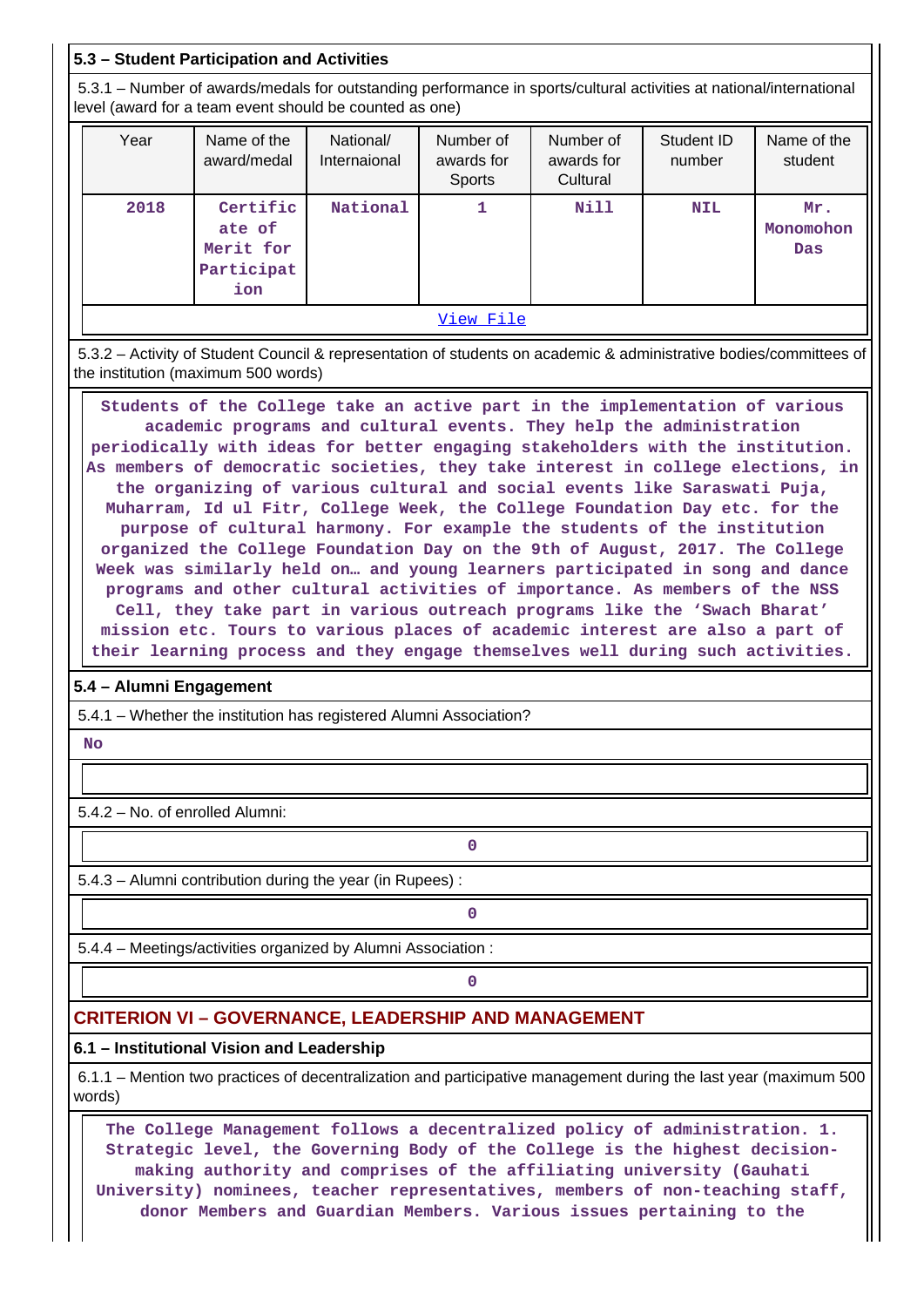**institution are discussed by the faculties and staff of the institution through regular meetings of the Damdama College Teacher's Unit. The same is discussed with the IQAC of the College and a consensual list of resolutions is forwarded to the Governing Body for discussion and policy framework. The Governing Body of the College guides the Principal in making necessary 2. Functional level. The Principal/Secretary is the member Secretary of the Governing Body. He is also the Chairperson of the IQAC. The Principal in consultation in consultation with the Staff Members designates various committees/Cells for the planning and implementation of various academic and administrative related policies. The**

**Academic, administrative policies and framed with discussions with the Governing Body of the College, the IQAC and the Teacher's Unit. 3. Operational Level. The Principal/Secretary is the Chairperson of all committees designated to organize various events at the College level. The HODs are responsible for**

**the day-to-day functioning of the departments and communicate with the Principal on the academic and administrative works undertaken by the departments. The faculty members are members of various committees/cells. The members of various committees work in tandem to ensure that various policy frameworks are executed and monitored at an operational level. The Student's Union (DCSU) is involved in various student centric activities. They discuss various matters relating the organizing of events and functions with various committee members and also with the Principal/Secretary of the College. Faculties are designated with coordinating various activities of the College like organizing 'freshman's Social,' College beautification drives, cultural fests, departmental wall magazines etc. Teachers, non-teaching staff and students take an active role in such events. The opinions of each of the stake holders are considered while implementing various decisions relating to the day to day activities at the institution.**

| 6.1.2 – Does the institution have a Management Information System (MIS)?                                              |                                                                                                                                                                                                                                                                                                                                                                                                                                                                                                                                                                                                                                                                                                                                                                                                                                                                                                               |  |  |  |  |
|-----------------------------------------------------------------------------------------------------------------------|---------------------------------------------------------------------------------------------------------------------------------------------------------------------------------------------------------------------------------------------------------------------------------------------------------------------------------------------------------------------------------------------------------------------------------------------------------------------------------------------------------------------------------------------------------------------------------------------------------------------------------------------------------------------------------------------------------------------------------------------------------------------------------------------------------------------------------------------------------------------------------------------------------------|--|--|--|--|
| Yes                                                                                                                   |                                                                                                                                                                                                                                                                                                                                                                                                                                                                                                                                                                                                                                                                                                                                                                                                                                                                                                               |  |  |  |  |
| 6.2 - Strategy Development and Deployment                                                                             |                                                                                                                                                                                                                                                                                                                                                                                                                                                                                                                                                                                                                                                                                                                                                                                                                                                                                                               |  |  |  |  |
| 6.2.1 – Quality improvement strategies adopted by the institution for each of the following (with in 100 words each): |                                                                                                                                                                                                                                                                                                                                                                                                                                                                                                                                                                                                                                                                                                                                                                                                                                                                                                               |  |  |  |  |
| <b>Details</b><br><b>Strategy Type</b>                                                                                |                                                                                                                                                                                                                                                                                                                                                                                                                                                                                                                                                                                                                                                                                                                                                                                                                                                                                                               |  |  |  |  |
| Teaching and Learning                                                                                                 | The IQAC of the College in tandem<br>with the Academic Committee, the<br>Examination Committee and the Governing<br>Body of the College overlooks the<br>performance of teachers in classrooms<br>and also sees that their difficulties<br>and issues in delivery are sorted. The<br>management monitors the performance of<br>teachers at a regular basis and advises<br>faculties on ways to meet deficiencies<br>if any. The College Students Union also<br>is free to express its opinion on the<br>teaching learning process and suggest<br>advantages/disadvantages of traditional<br>pedagogic mechanisms. The Examination<br>Committee in designs various internal<br>examination for students for their<br>continuous evaluation. Quizzes,<br>sessional examinations, periodical<br>tests of students are carried on to<br>make the process of evaluation more<br>comprehensive and result oriented. |  |  |  |  |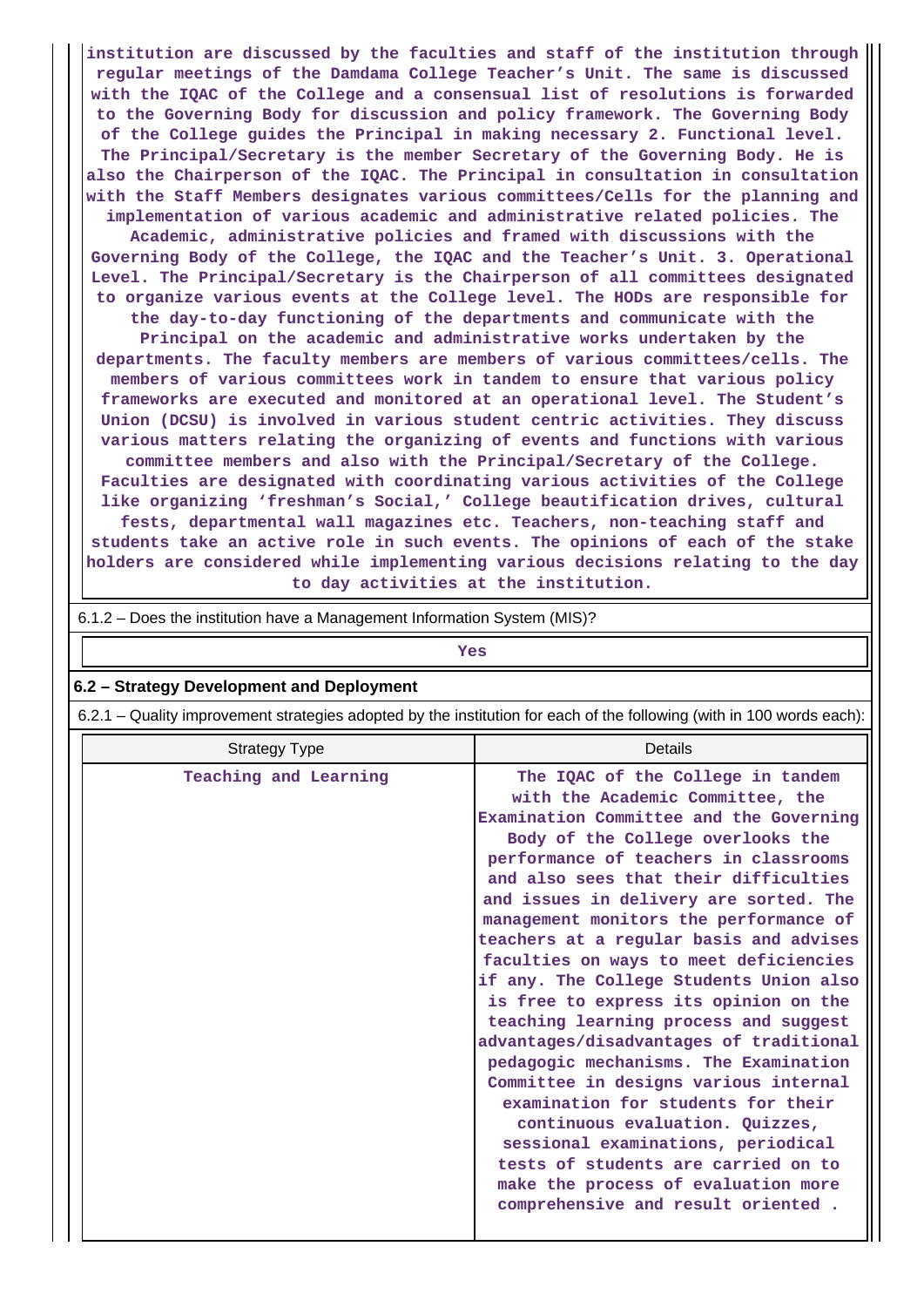| Curriculum Development                                        | The University of Gauhati designs the<br>curriculum templates for various<br>courses. However, the college has a<br>responsibility in implementing the<br>same. Also, faculties share the ideas<br>about their course at appropriate<br>forums like the ACTA for example.                                                                                                                                                                                                                                                                                                                                                                                                                                                                                                                                                                                                                                                                                                                                                                                                                                                                                                      |
|---------------------------------------------------------------|--------------------------------------------------------------------------------------------------------------------------------------------------------------------------------------------------------------------------------------------------------------------------------------------------------------------------------------------------------------------------------------------------------------------------------------------------------------------------------------------------------------------------------------------------------------------------------------------------------------------------------------------------------------------------------------------------------------------------------------------------------------------------------------------------------------------------------------------------------------------------------------------------------------------------------------------------------------------------------------------------------------------------------------------------------------------------------------------------------------------------------------------------------------------------------|
| Examination and Evaluation                                    | Examinations were conducted as per<br>Affiliating University (G.U) and K.K.<br>Handique State Open University rules<br>and guidelines for the concerned<br>examinations. As per the affiliating<br>University (G.U) rules, Examination<br>Committee was constituted with due<br>representation of the stakeholders. The<br>Principal /Secy. of the College was the<br>Officer-in-Charge of (O.C.) who, as per<br>recommendations of the Examination<br>Committee, appointed A. O. Cs to<br>smoothly conduct various examinations<br>of the University. . Information<br>regarding supervision duties, etc. was<br>intimated timely to all the staff<br>members of the College. Internal<br>examinations were also conducted as per<br>affiliating University rules. The<br>college provided sitting arrangements<br>for the examinees. Results were<br>published online by the affiliating<br>university. Expenditures incurred<br>against examinations were audited. .<br>Semester examinations were conducted by<br>the affiliating university. The College<br>also conducted internal examination for<br>its students as per the guidance of the<br>affiliating university. |
| Research and Development                                      | The College does not have a research<br>and development cell. Nonetheless,<br>faculties are encouraged to develop<br>research ideas. The College magazine is<br>a platform where faculties and students<br>engage with ideas of importance and<br>publish the same. Faculties are also<br>encouraged to participate in various<br>FDP Programs organized by Human<br>Resources Development Centers of<br>various universities.                                                                                                                                                                                                                                                                                                                                                                                                                                                                                                                                                                                                                                                                                                                                                 |
| Library, ICT and Physical<br>Infrastructure / Instrumentation | The College understands the need of<br>incorporating new technologies for<br>classroom teaching. For this, it has<br>purchased two ICT projectors. Faculties<br>of various departments use the same for<br>teaching purposes. The Library<br>Committee comprises with the HOD of<br>departments and the Principal/Secy of<br>the College. The Committee members<br>deliberate on newer books to be                                                                                                                                                                                                                                                                                                                                                                                                                                                                                                                                                                                                                                                                                                                                                                             |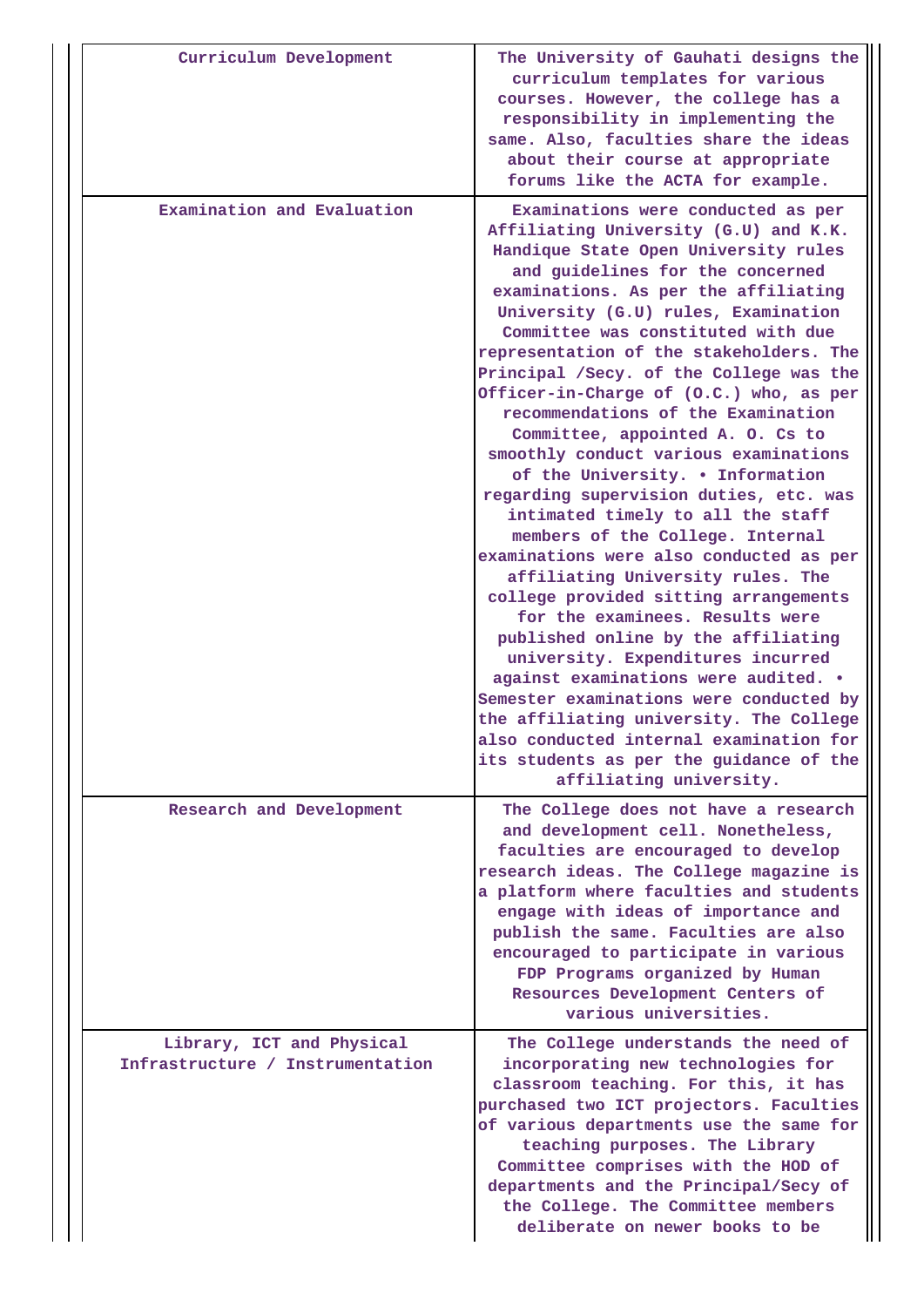|                                                                | purchased and journals to be<br>subscribed. Newspapers are being<br>subscribed to connect students and<br>faculties with important events of<br>national and regional importance. The<br>Library Committee                                                                                                                                                                                                                                                                                                                                                                                                                                                                                                                                                                                                                                                                                                                                                            |
|----------------------------------------------------------------|-----------------------------------------------------------------------------------------------------------------------------------------------------------------------------------------------------------------------------------------------------------------------------------------------------------------------------------------------------------------------------------------------------------------------------------------------------------------------------------------------------------------------------------------------------------------------------------------------------------------------------------------------------------------------------------------------------------------------------------------------------------------------------------------------------------------------------------------------------------------------------------------------------------------------------------------------------------------------|
| Human Resource Management                                      | To improve the human resources at the<br>institutional level, the college has a<br>multilayered approach. Students are<br>encouraged to take parts in debate,<br>extempore speech and quiz competitions.<br>They are also involved in various<br>cultural programs in the college to<br>ensure intrapersonal skills among<br>themselves. Faculties are encouraged to<br>take part in seminars/conferences<br>organized by other institutions and<br>come up with publications and other<br>documents. The college has a policy of<br>organizing various programs on issues<br>of national and regional interest like<br>Yoga Day, Gender Sensitization<br>Programs, and Cleanliness drives.<br>Woman's health issues and the like are<br>discussed. Faculties, students and non-<br>teaching staff participate in such<br>programs to ensure that ideas percolate<br>to the all the stake holders of the<br>institution and the local communities<br>benefit as well. |
| Industry Interaction / Collaboration                           | The College has an information and<br>career guidance cell. The Cell has<br>collaborated with AMTRON for IT<br>courses.                                                                                                                                                                                                                                                                                                                                                                                                                                                                                                                                                                                                                                                                                                                                                                                                                                               |
| Admission of Students                                          | As per the government of Assam and<br>affiliating University norms, the IQAC<br>of the college coordinates with the<br>Admissions Committee and the Academic<br>Committee to admit students in the<br>institution.                                                                                                                                                                                                                                                                                                                                                                                                                                                                                                                                                                                                                                                                                                                                                    |
| 6.2.2 – Implementation of e-governance in areas of operations: |                                                                                                                                                                                                                                                                                                                                                                                                                                                                                                                                                                                                                                                                                                                                                                                                                                                                                                                                                                       |
| E-governace area                                               | <b>Details</b>                                                                                                                                                                                                                                                                                                                                                                                                                                                                                                                                                                                                                                                                                                                                                                                                                                                                                                                                                        |
| Planning and Development                                       | The College website publishes<br>documents on various staff details.<br>Important events and functions are<br>highlighted in the website as well.<br>Students and faculties visit the site<br>for necessary information. The library<br>has Soul 2.0 software.                                                                                                                                                                                                                                                                                                                                                                                                                                                                                                                                                                                                                                                                                                        |
| Administration                                                 | The college administration have not<br>been digitized                                                                                                                                                                                                                                                                                                                                                                                                                                                                                                                                                                                                                                                                                                                                                                                                                                                                                                                 |
| Finance and Accounts                                           | The College has the Finserv Assam<br>software for salary disbursement.<br>Receipt                                                                                                                                                                                                                                                                                                                                                                                                                                                                                                                                                                                                                                                                                                                                                                                                                                                                                     |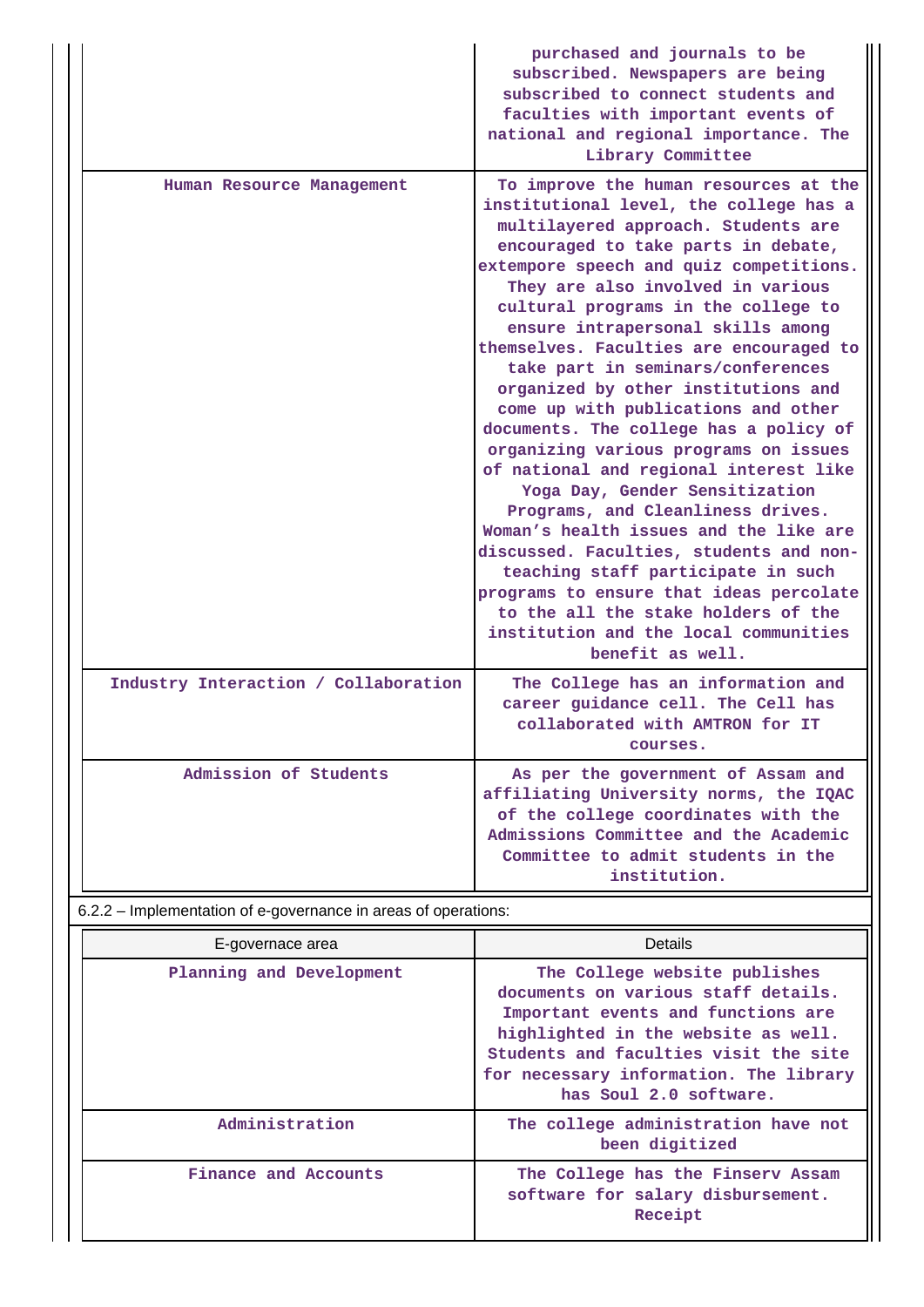| Student Admission and Support | Admission of students into various<br>programs is done offline.                                                                                                                                                                          |
|-------------------------------|------------------------------------------------------------------------------------------------------------------------------------------------------------------------------------------------------------------------------------------|
| Examination                   | The Affiliating University (GU)<br>provides online system for exam form<br>submission and other data . Examination<br>Committee at College level duly<br>constituted by the College authority<br>takes care of the internal evaluations. |

### **6.3 – Faculty Empowerment Strategies**

 6.3.1 – Teachers provided with financial support to attend conferences / workshops and towards membership fee of professional bodies during the year

| Year      | Name of Teacher | Name of conference/<br>workshop attended<br>for which financial<br>support provided | Name of the<br>professional body for<br>which membership<br>fee is provided | Amount of support |
|-----------|-----------------|-------------------------------------------------------------------------------------|-----------------------------------------------------------------------------|-------------------|
| 2018      | N/A             | N/A                                                                                 | N/A                                                                         | Nill              |
| View File |                 |                                                                                     |                                                                             |                   |

 6.3.2 – Number of professional development / administrative training programmes organized by the College for teaching and non teaching staff during the year

| Year      | Title of the<br>professional<br>development<br>programme<br>organised for<br>teaching staff | Title of the<br>administrative<br>training<br>programme<br>organised for<br>non-teaching<br>staff | From date | To Date | Number of<br>participants<br>(Teaching<br>staff) | Number of<br>participants<br>(non-teaching<br>staff) |
|-----------|---------------------------------------------------------------------------------------------|---------------------------------------------------------------------------------------------------|-----------|---------|--------------------------------------------------|------------------------------------------------------|
| 2017      | <b>NIL</b>                                                                                  | <b>NIL</b>                                                                                        | Nill      | Nill    | Nill                                             | Nill                                                 |
| View File |                                                                                             |                                                                                                   |           |         |                                                  |                                                      |

 6.3.3 – No. of teachers attending professional development programmes, viz., Orientation Programme, Refresher Course, Short Term Course, Faculty Development Programmes during the year

| Title of the<br>professional<br>development<br>programme | Number of teachers<br>who attended | From Date  | To date    | Duration |
|----------------------------------------------------------|------------------------------------|------------|------------|----------|
| short term<br>course                                     |                                    | 20/08/2017 | 26/08/2017 | ⇁        |
| Refresher<br>Course                                      |                                    | 07/03/2018 | 27/03/2018 | 20       |
|                                                          |                                    | View File  |            |          |

#### 6.3.4 – Faculty and Staff recruitment (no. for permanent recruitment):

|           | Teaching  | Non-teaching |                  |
|-----------|-----------|--------------|------------------|
| Permanent | Full Time | Permanent    | <b>Full Time</b> |
| Nill      | Nill      | Nill         | Nill             |

6.3.5 – Welfare schemes for

| Teaching                | Non-teaching            | <b>Students</b>       |  |
|-------------------------|-------------------------|-----------------------|--|
| The College has various | Casual Leave, Medical   | Free admission to BPL |  |
| welfare schemes for its | Leave and Leave on Duty | (Below Poverty Line)  |  |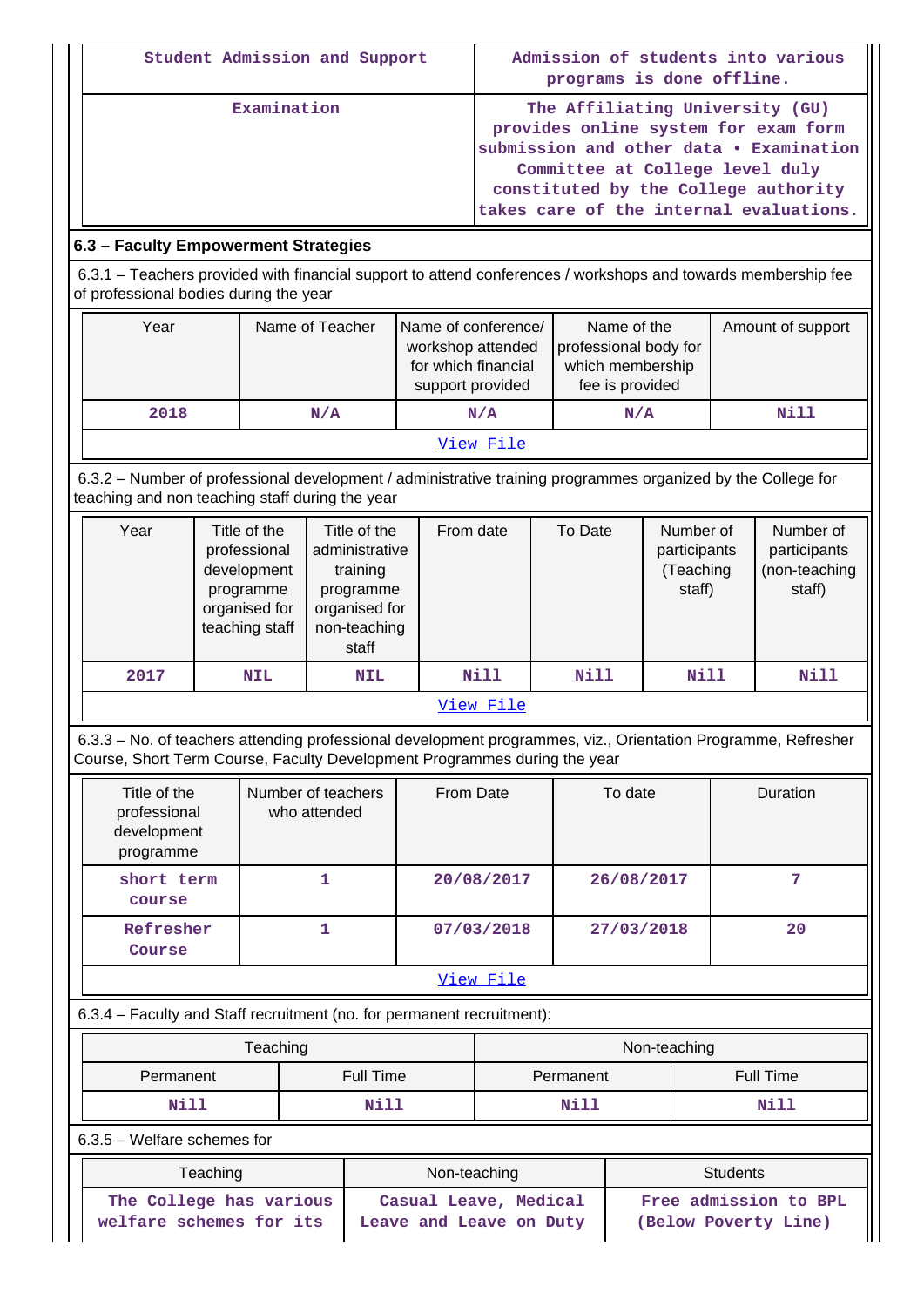| faculties. Female members<br>can avail of Maternity<br>Leave (ML) and Child Care<br>Leave(CCL). All members<br>are entitled to leave on<br>medical grounds. Duty<br>leave is allowed to<br>teaching staff to attend<br>various Faculty<br>Development Programs and<br>matters relating to<br>government duties. The<br>College has a first aid<br>center to provide<br>immediate medical relief<br>in distress. Teachers<br>have separate toilets and<br>bathrooms for male and<br>female members. The<br>College management has<br>provisions for<br>reimbursement of tea and<br>snacks bills to faculties<br>and staff engaged in<br>various NAAC Committees<br>and in the preparation of<br>AQAR reports.<br>NPS/Provident Fund is<br>allowed to faculties and<br>staff. Safe drinking<br>water. TA and DA to<br>faculties accompanying | are available to non-<br>teaching staff. TA and DA<br>are allowed as and when<br>staff is engaged in<br>various official works.<br>NPS/Provident Fund as per<br>rules. Toilet and<br>washroom facilities. Safe<br>drinking water etc.<br>Library facilities etc. | students. Poor students<br>can avail books from the<br>department book bank.<br>Scholarship to<br>SC/ST/Minority Students.<br>Toilet and washroom<br>facilities. Safe drinking<br>water etc. Library<br>facilities etc. Career<br>awareness programs.<br>Financial help to<br>students who are in<br>distress. |
|--------------------------------------------------------------------------------------------------------------------------------------------------------------------------------------------------------------------------------------------------------------------------------------------------------------------------------------------------------------------------------------------------------------------------------------------------------------------------------------------------------------------------------------------------------------------------------------------------------------------------------------------------------------------------------------------------------------------------------------------------------------------------------------------------------------------------------------------|------------------------------------------------------------------------------------------------------------------------------------------------------------------------------------------------------------------------------------------------------------------|----------------------------------------------------------------------------------------------------------------------------------------------------------------------------------------------------------------------------------------------------------------------------------------------------------------|
| students on field trips.<br>Library facilities etc.                                                                                                                                                                                                                                                                                                                                                                                                                                                                                                                                                                                                                                                                                                                                                                                        |                                                                                                                                                                                                                                                                  |                                                                                                                                                                                                                                                                                                                |

**6.4 – Financial Management and Resource Mobilization**

6.4.1 – Institution conducts internal and external financial audits regularly (with in 100 words each)

 **The College manages a systematic record of all financial transactions. There is a provision of financial audit of all records. For the purpose of internal audit a competent CA is engaged periodically, usually every year. External audit as per government rules for the year 2016-2017 is being conducted. All such reports (ongoing and completed) are placed before the College Governing Body and issues raised in the reports are discussed and resolved to the satisfaction of all concerned. The college ensures the timely submission of audited utilization certificates to concerned authorities.**

 6.4.2 – Funds / Grants received from management, non-government bodies, individuals, philanthropies during the year(not covered in Criterion III)

| Name of the non government<br>funding agencies /individuals | Funds/ Grnats received in Rs. | Purpose |  |  |  |  |  |  |
|-------------------------------------------------------------|-------------------------------|---------|--|--|--|--|--|--|
| Nil                                                         |                               | Nil     |  |  |  |  |  |  |
| View File                                                   |                               |         |  |  |  |  |  |  |
| 6.4.3 - Total corpus fund generated                         |                               |         |  |  |  |  |  |  |
|                                                             |                               |         |  |  |  |  |  |  |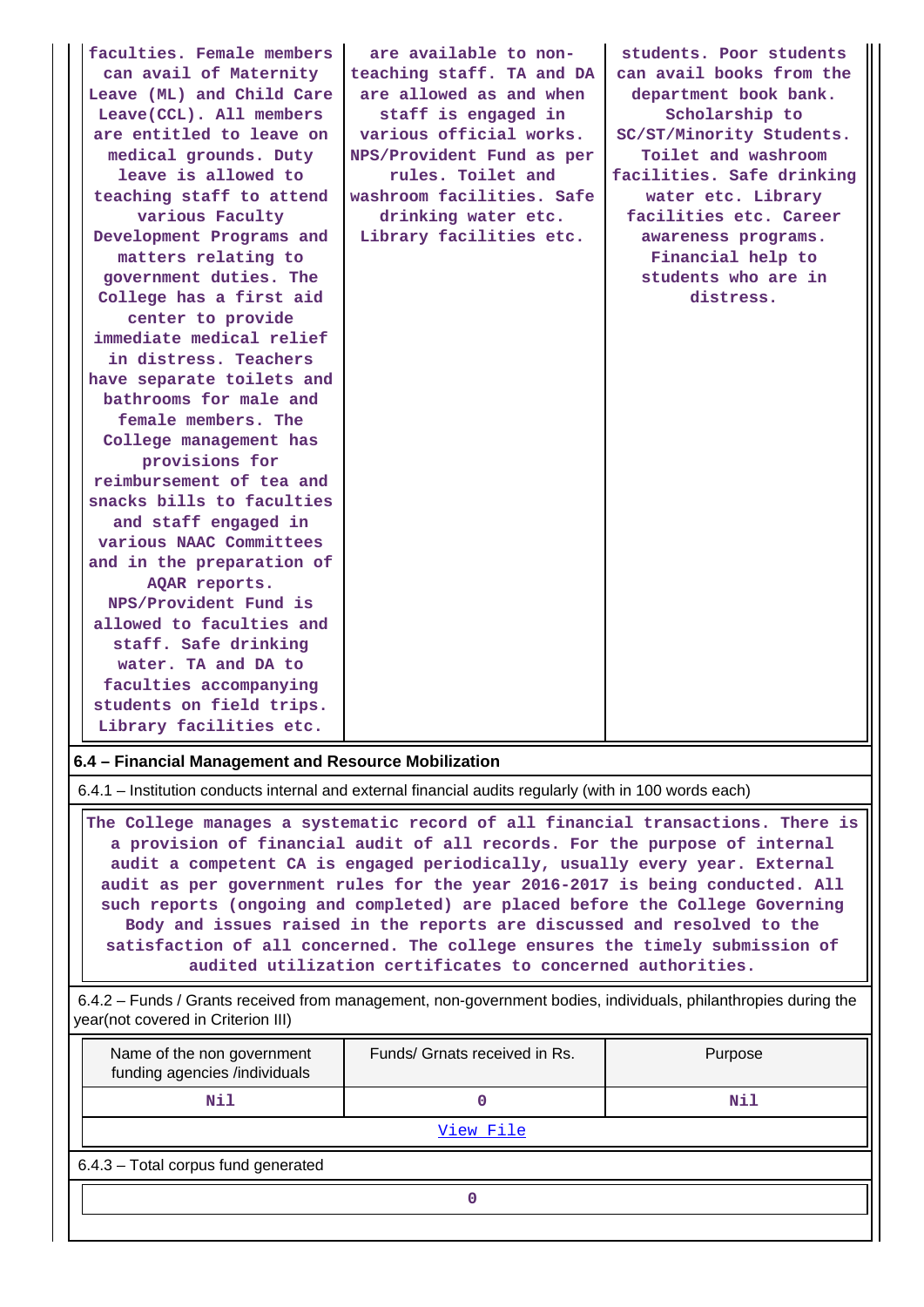| 6.5 - Internal Quality Assurance System                                                                                                                                                                                                                                                                                                                                                                                                                                                                          |                                                                   |                            |                      |                    |                           |  |  |  |  |  |
|------------------------------------------------------------------------------------------------------------------------------------------------------------------------------------------------------------------------------------------------------------------------------------------------------------------------------------------------------------------------------------------------------------------------------------------------------------------------------------------------------------------|-------------------------------------------------------------------|----------------------------|----------------------|--------------------|---------------------------|--|--|--|--|--|
| 6.5.1 – Whether Academic and Administrative Audit (AAA) has been done?                                                                                                                                                                                                                                                                                                                                                                                                                                           |                                                                   |                            |                      |                    |                           |  |  |  |  |  |
| Audit Type                                                                                                                                                                                                                                                                                                                                                                                                                                                                                                       |                                                                   | External                   |                      |                    |                           |  |  |  |  |  |
|                                                                                                                                                                                                                                                                                                                                                                                                                                                                                                                  | Yes/No                                                            |                            | Agency               | Yes/No             | Authority                 |  |  |  |  |  |
| Academic                                                                                                                                                                                                                                                                                                                                                                                                                                                                                                         | Nill<br><b>No</b>                                                 |                            |                      | No                 | Nill                      |  |  |  |  |  |
| Administrative                                                                                                                                                                                                                                                                                                                                                                                                                                                                                                   | <b>No</b>                                                         |                            | Nill                 | <b>No</b>          | Nill                      |  |  |  |  |  |
| 6.5.2 - Activities and support from the Parent - Teacher Association (at least three)                                                                                                                                                                                                                                                                                                                                                                                                                            |                                                                   |                            |                      |                    |                           |  |  |  |  |  |
| Damdama College does not have a formal Parent-Teacher Association. However,<br>parents and guardians interact with the college management and teachers from<br>time to time and also offer their suggestions regarding course and curriculum<br>and difficulties faced their wards in learning. Faculties take note of such<br>suggestions and discusses the same with their fellow teaching members and take<br>appropriate steps for redressal. Such issues also come up for discussions at<br>the DCTU forum. |                                                                   |                            |                      |                    |                           |  |  |  |  |  |
| 6.5.3 – Development programmes for support staff (at least three)                                                                                                                                                                                                                                                                                                                                                                                                                                                |                                                                   |                            |                      |                    |                           |  |  |  |  |  |
| A Competence Building Workshop was organized by the members of the College<br>Management Committee on the 20th of December 2017 for the benefit of the non<br>teaching staff of the college Dr. Guruprasad Khatoniar, Academic Registrar,<br>Gauhati University was the invited guest of honour for this function.<br>6.5.4 – Post Accreditation initiative(s) (mention at least three)                                                                                                                          |                                                                   |                            |                      |                    |                           |  |  |  |  |  |
|                                                                                                                                                                                                                                                                                                                                                                                                                                                                                                                  |                                                                   |                            | Nil                  |                    |                           |  |  |  |  |  |
| 6.5.5 - Internal Quality Assurance System Details                                                                                                                                                                                                                                                                                                                                                                                                                                                                |                                                                   |                            |                      |                    |                           |  |  |  |  |  |
|                                                                                                                                                                                                                                                                                                                                                                                                                                                                                                                  |                                                                   |                            |                      | Yes                |                           |  |  |  |  |  |
| a) Submission of Data for AISHE portal<br>b) Participation in NIRF<br><b>No</b>                                                                                                                                                                                                                                                                                                                                                                                                                                  |                                                                   |                            |                      |                    |                           |  |  |  |  |  |
| c)ISO certification<br>No                                                                                                                                                                                                                                                                                                                                                                                                                                                                                        |                                                                   |                            |                      |                    |                           |  |  |  |  |  |
|                                                                                                                                                                                                                                                                                                                                                                                                                                                                                                                  | d)NBA or any other quality audit                                  |                            |                      | <b>No</b>          |                           |  |  |  |  |  |
| 6.5.6 - Number of Quality Initiatives undertaken during the year                                                                                                                                                                                                                                                                                                                                                                                                                                                 |                                                                   |                            |                      |                    |                           |  |  |  |  |  |
| Year                                                                                                                                                                                                                                                                                                                                                                                                                                                                                                             | Name of quality<br>initiative by IQAC                             | Date of<br>conducting IQAC | <b>Duration From</b> | <b>Duration To</b> | Number of<br>participants |  |  |  |  |  |
| 2018                                                                                                                                                                                                                                                                                                                                                                                                                                                                                                             | Lecture<br>cum<br>Interaction<br>Session on<br>Semester<br>System | 21/04/2018                 | 21/04/2018           | 21/04/2018         | 40                        |  |  |  |  |  |
| 2018                                                                                                                                                                                                                                                                                                                                                                                                                                                                                                             | Gender Sen<br>sitization<br>Program                               | 08/03/2018                 | 08/03/2018           | 08/03/2018         | 17                        |  |  |  |  |  |
| 2017                                                                                                                                                                                                                                                                                                                                                                                                                                                                                                             | Road<br>Safety<br>Program                                         | 09/11/2017                 | 09/11/2017           | 09/11/2017         | 30                        |  |  |  |  |  |
| View File                                                                                                                                                                                                                                                                                                                                                                                                                                                                                                        |                                                                   |                            |                      |                    |                           |  |  |  |  |  |
| <b>CRITERION VII - INSTITUTIONAL VALUES AND BEST PRACTICES</b>                                                                                                                                                                                                                                                                                                                                                                                                                                                   |                                                                   |                            |                      |                    |                           |  |  |  |  |  |
| 7.1 - Institutional Values and Social Responsibilities                                                                                                                                                                                                                                                                                                                                                                                                                                                           |                                                                   |                            |                      |                    |                           |  |  |  |  |  |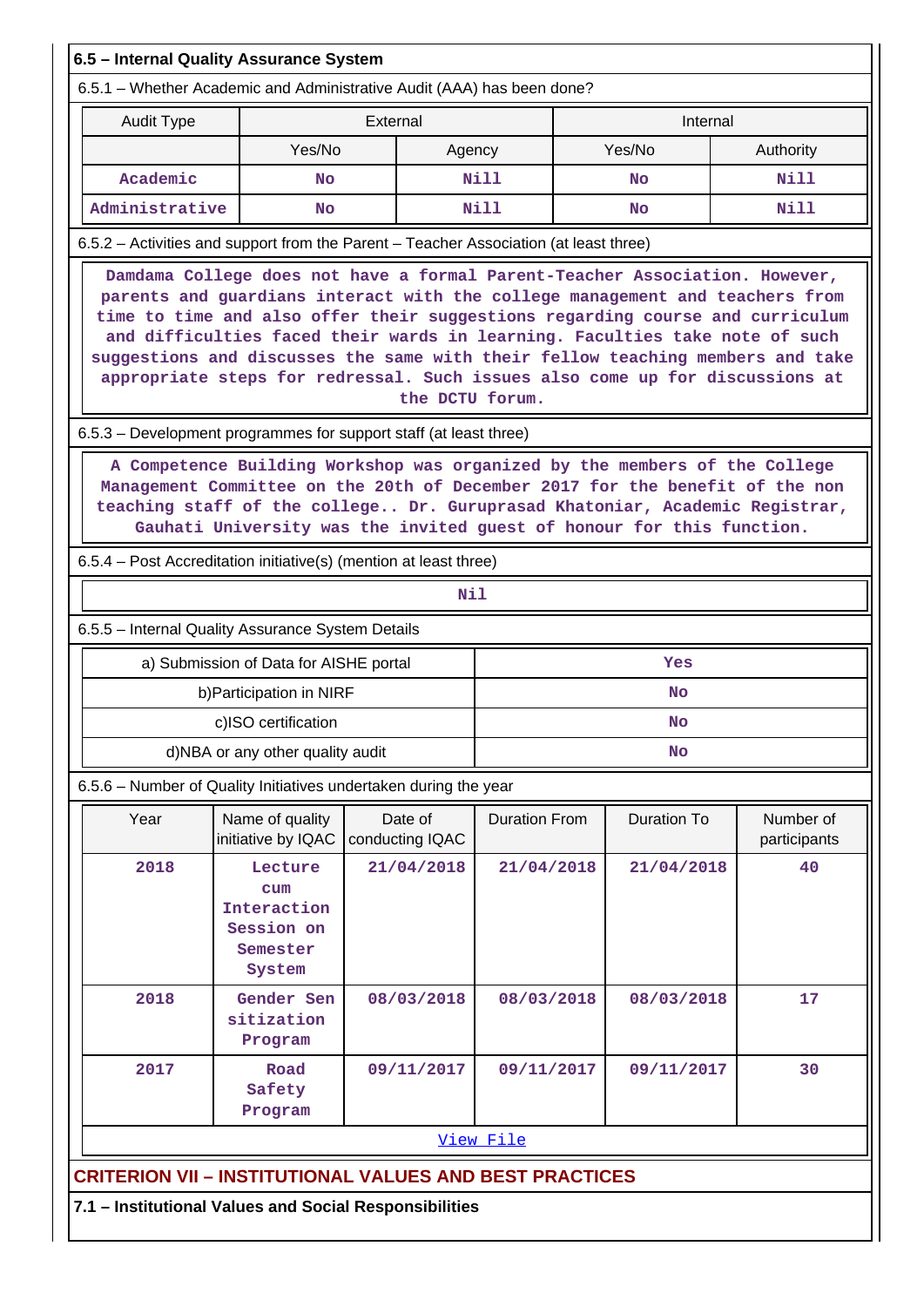7.1.1 – Gender Equity (Number of gender equity promotion programmes organized by the institution during the year)

| Title of the<br>programme                                                                                                                                                                                                                                                                                                                                                                                                                                                                                                                                                                                                                                                                                                                               |                                                                                                                                                                                                  | Period from |           | Period To |            |             | Number of Participants |                            |                                                     |  |  |  |  |
|---------------------------------------------------------------------------------------------------------------------------------------------------------------------------------------------------------------------------------------------------------------------------------------------------------------------------------------------------------------------------------------------------------------------------------------------------------------------------------------------------------------------------------------------------------------------------------------------------------------------------------------------------------------------------------------------------------------------------------------------------------|--------------------------------------------------------------------------------------------------------------------------------------------------------------------------------------------------|-------------|-----------|-----------|------------|-------------|------------------------|----------------------------|-----------------------------------------------------|--|--|--|--|
|                                                                                                                                                                                                                                                                                                                                                                                                                                                                                                                                                                                                                                                                                                                                                         |                                                                                                                                                                                                  |             |           |           |            |             | Female                 |                            | Male                                                |  |  |  |  |
| Lecture<br>program on the<br>topic " Gender<br>Disparities:<br>Its Social and<br>Economic<br>Causes"                                                                                                                                                                                                                                                                                                                                                                                                                                                                                                                                                                                                                                                    |                                                                                                                                                                                                  | 08/03/2018  |           |           | 08/03/2018 |             | 55                     |                            | 16                                                  |  |  |  |  |
|                                                                                                                                                                                                                                                                                                                                                                                                                                                                                                                                                                                                                                                                                                                                                         | 7.1.2 - Environmental Consciousness and Sustainability/Alternate Energy initiatives such as:                                                                                                     |             |           |           |            |             |                        |                            |                                                     |  |  |  |  |
| Percentage of power requirement of the University met by the renewable energy sources                                                                                                                                                                                                                                                                                                                                                                                                                                                                                                                                                                                                                                                                   |                                                                                                                                                                                                  |             |           |           |            |             |                        |                            |                                                     |  |  |  |  |
| The College does not receive funds from UGC or RUSA. Nonetheless, to keep it is<br>mission of a socially responsible institute of higher education, the college<br>manages funds and resources (limited) towards environmental responsibility.<br>Measures like installation of LED blubs etc. and minimizing the use of paper is<br>encouraged by the institute. Also, the college ensures that tress are planted<br>regularly within the camps. Such drives are taken as part of event days like<br>'Independence Day,' 'Foundation Day' of the College etc. Cleanliness drives are<br>also undertaken by faculty and staff. Students and local community members come<br>forwards towards making the surrounding areas plastic free by making people |                                                                                                                                                                                                  |             |           |           |            |             |                        |                            |                                                     |  |  |  |  |
|                                                                                                                                                                                                                                                                                                                                                                                                                                                                                                                                                                                                                                                                                                                                                         | aware.<br>7.1.3 - Differently abled (Divyangjan) friendliness                                                                                                                                    |             |           |           |            |             |                        |                            |                                                     |  |  |  |  |
|                                                                                                                                                                                                                                                                                                                                                                                                                                                                                                                                                                                                                                                                                                                                                         | Item facilities<br>Yes/No<br>Number of beneficiaries                                                                                                                                             |             |           |           |            |             |                        |                            |                                                     |  |  |  |  |
|                                                                                                                                                                                                                                                                                                                                                                                                                                                                                                                                                                                                                                                                                                                                                         | Physical facilities                                                                                                                                                                              |             | Yes       |           |            |             | 1                      |                            |                                                     |  |  |  |  |
|                                                                                                                                                                                                                                                                                                                                                                                                                                                                                                                                                                                                                                                                                                                                                         | Provision for lift                                                                                                                                                                               |             | <b>No</b> |           |            |             |                        | <b>Nill</b>                |                                                     |  |  |  |  |
| Ramp/Rails                                                                                                                                                                                                                                                                                                                                                                                                                                                                                                                                                                                                                                                                                                                                              | Yes                                                                                                                                                                                              |             |           |           | 1          |             |                        |                            |                                                     |  |  |  |  |
| Software/facilities                                                                                                                                                                                                                                                                                                                                                                                                                                                                                                                                                                                                                                                                                                                                     |                                                                                                                                                                                                  | No          |           |           |            | Nill        |                        |                            |                                                     |  |  |  |  |
|                                                                                                                                                                                                                                                                                                                                                                                                                                                                                                                                                                                                                                                                                                                                                         | <b>Rest Rooms</b>                                                                                                                                                                                |             | Yes       |           |            |             | 1                      |                            |                                                     |  |  |  |  |
|                                                                                                                                                                                                                                                                                                                                                                                                                                                                                                                                                                                                                                                                                                                                                         | Scribes for examination                                                                                                                                                                          |             | No        |           |            |             | <b>Nill</b>            |                            |                                                     |  |  |  |  |
| Special skill<br>development for<br>differently abled<br>students                                                                                                                                                                                                                                                                                                                                                                                                                                                                                                                                                                                                                                                                                       |                                                                                                                                                                                                  | No          |           |           |            | <b>Nill</b> |                        |                            |                                                     |  |  |  |  |
|                                                                                                                                                                                                                                                                                                                                                                                                                                                                                                                                                                                                                                                                                                                                                         | Any other similar<br>facility                                                                                                                                                                    |             | No        |           |            |             | <b>Nill</b>            |                            |                                                     |  |  |  |  |
| 7.1.4 – Inclusion and Situatedness                                                                                                                                                                                                                                                                                                                                                                                                                                                                                                                                                                                                                                                                                                                      |                                                                                                                                                                                                  |             |           |           |            |             |                        |                            |                                                     |  |  |  |  |
| Year                                                                                                                                                                                                                                                                                                                                                                                                                                                                                                                                                                                                                                                                                                                                                    | Number of<br>Number of<br>initiatives to<br>initiatives<br>address<br>taken to<br>locational<br>engage with<br>advantages<br>and<br>and disadva<br>contribute to<br>local<br>ntages<br>community |             |           | Date      | Duration   |             | Name of<br>initiative  | <b>Issues</b><br>addressed | Number of<br>participating<br>students<br>and staff |  |  |  |  |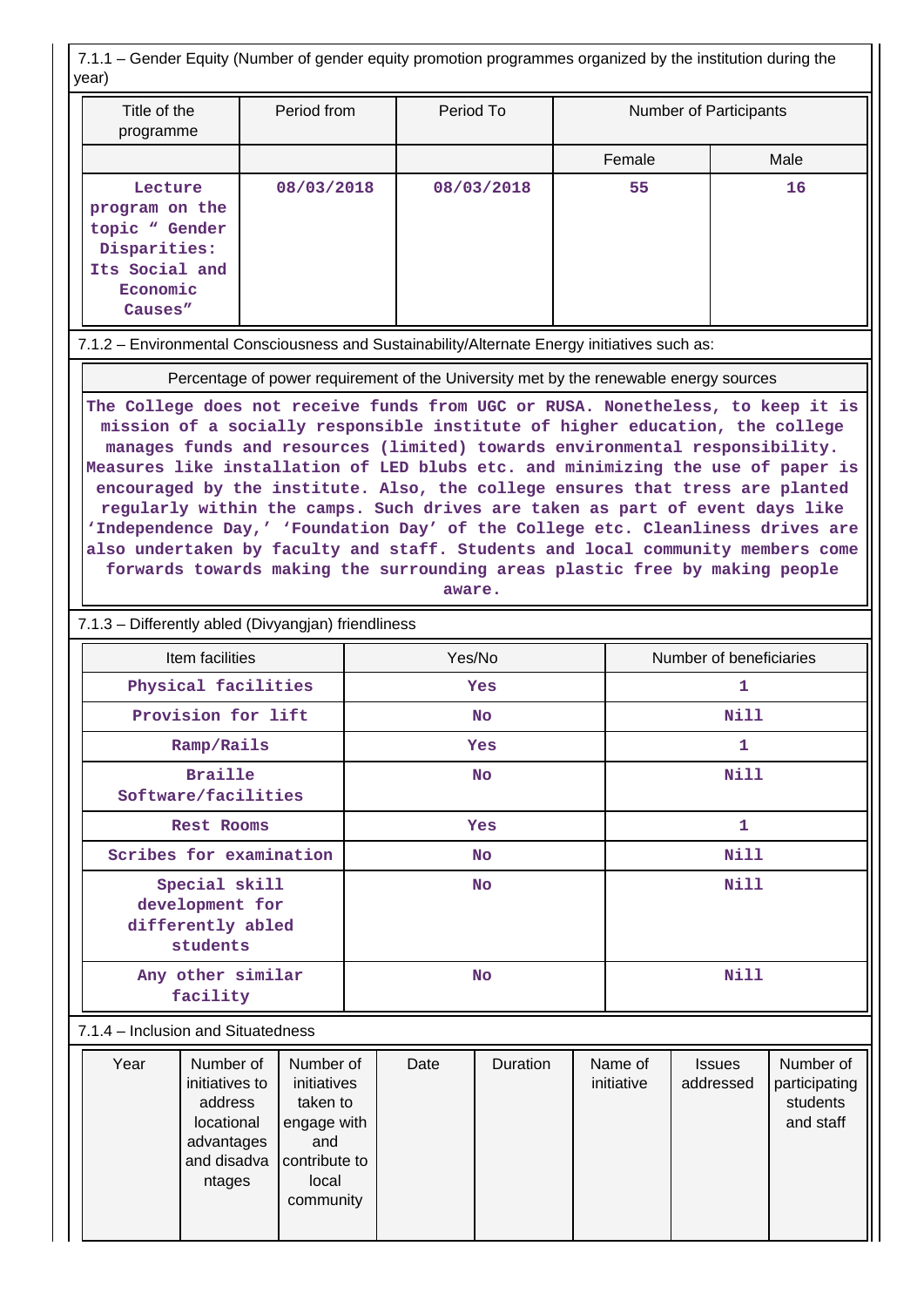| 2018                                                                                                                                                                                                                                                                                                                                                                                                                                                                                                                                                                                                                                                                                                                                         | 1                                                                                                 | 1 |                      | 14/06/2<br>018      | $\mathbf{1}$       |  | Awareness<br>Camp on<br><b>Blood</b><br>donation | Importa<br>nce of<br>donating<br>blood and<br>health<br>benefits<br>associate<br>d with<br>it. | 50 |
|----------------------------------------------------------------------------------------------------------------------------------------------------------------------------------------------------------------------------------------------------------------------------------------------------------------------------------------------------------------------------------------------------------------------------------------------------------------------------------------------------------------------------------------------------------------------------------------------------------------------------------------------------------------------------------------------------------------------------------------------|---------------------------------------------------------------------------------------------------|---|----------------------|---------------------|--------------------|--|--------------------------------------------------|------------------------------------------------------------------------------------------------|----|
|                                                                                                                                                                                                                                                                                                                                                                                                                                                                                                                                                                                                                                                                                                                                              |                                                                                                   |   |                      |                     | View File          |  |                                                  |                                                                                                |    |
|                                                                                                                                                                                                                                                                                                                                                                                                                                                                                                                                                                                                                                                                                                                                              | 7.1.5 - Human Values and Professional Ethics Code of conduct (handbooks) for various stakeholders |   |                      |                     |                    |  |                                                  |                                                                                                |    |
|                                                                                                                                                                                                                                                                                                                                                                                                                                                                                                                                                                                                                                                                                                                                              | <b>Title</b>                                                                                      |   |                      | Date of publication |                    |  |                                                  | Follow up(max 100 words)                                                                       |    |
|                                                                                                                                                                                                                                                                                                                                                                                                                                                                                                                                                                                                                                                                                                                                              | <b>NIL</b>                                                                                        |   |                      |                     | Nill               |  |                                                  | Nil                                                                                            |    |
|                                                                                                                                                                                                                                                                                                                                                                                                                                                                                                                                                                                                                                                                                                                                              | 7.1.6 - Activities conducted for promotion of universal Values and Ethics                         |   |                      |                     |                    |  |                                                  |                                                                                                |    |
|                                                                                                                                                                                                                                                                                                                                                                                                                                                                                                                                                                                                                                                                                                                                              | Activity                                                                                          |   | <b>Duration From</b> |                     | <b>Duration To</b> |  |                                                  | Number of participants                                                                         |    |
|                                                                                                                                                                                                                                                                                                                                                                                                                                                                                                                                                                                                                                                                                                                                              | Preparation of<br>Wall Magazine                                                                   |   |                      | 01/07/2017          | 30/06/2018         |  |                                                  | 30                                                                                             |    |
|                                                                                                                                                                                                                                                                                                                                                                                                                                                                                                                                                                                                                                                                                                                                              | Celebration of<br>Independence Day                                                                |   |                      | 15/08/2017          | 15/08/2017         |  | 48                                               |                                                                                                |    |
|                                                                                                                                                                                                                                                                                                                                                                                                                                                                                                                                                                                                                                                                                                                                              |                                                                                                   |   |                      |                     | View File          |  |                                                  |                                                                                                |    |
|                                                                                                                                                                                                                                                                                                                                                                                                                                                                                                                                                                                                                                                                                                                                              | 7.1.7 – Initiatives taken by the institution to make the campus eco-friendly (at least five)      |   |                      |                     |                    |  |                                                  |                                                                                                |    |
| a. Trees planted periodically. b. College beautification and flower planted<br>periodically. c. Cleanliness drive to make the campus clean taken regularly. d.<br>Programs for awareness measures to prevent plastic use. e. Provisions for<br>dustbins. f. Use of tobacco strictly banned.                                                                                                                                                                                                                                                                                                                                                                                                                                                  |                                                                                                   |   |                      |                     |                    |  |                                                  |                                                                                                |    |
| 7.2 - Best Practices                                                                                                                                                                                                                                                                                                                                                                                                                                                                                                                                                                                                                                                                                                                         |                                                                                                   |   |                      |                     |                    |  |                                                  |                                                                                                |    |
| 7.2.1 – Describe at least two institutional best practices                                                                                                                                                                                                                                                                                                                                                                                                                                                                                                                                                                                                                                                                                   |                                                                                                   |   |                      |                     |                    |  |                                                  |                                                                                                |    |
| A). FESTIVALS FOR SOCIAL HARMONY The college arranges various religious and<br>cultural festivals of different faiths so that the students of the college<br>value the very essence of social and cultural diversity. These festivals help<br>strengthen the bonds of communal harmony adding up to the idea of a strong and<br>unified nation. The college is surrounded by faith of multifarious people and<br>communities, with a majority of people belonging to the Hindu community.<br>Festivals like Saraswati Puja, Holi alongside such programs as Eid, Fateha-Ud-<br>Dohaj Ud Dahm etc. become a necessary bulwark to mainstream sectarian politics<br>that have contributed to heightened tensions between communities. Goal Help |                                                                                                   |   |                      |                     |                    |  |                                                  |                                                                                                |    |

**students get a syncretic idea of India's rich cultural and social traditions and share a memory of communal harmony and peace. Underlying Principles Principle 1. Encourage student's participation in various festivals of India. Principle 2. Use festivals to promote an idea of a syncretic Indian nation. Principle 3. Allow students and communities respect each other cultural forms and traditions. Principle 4. Use festivals to promote local tourism. Principle 5. The continuation and preservation of cultural forms are being hijacked**

**through globalization and homogeneity. Festivals are necessary to continue with the memory of variety in India's cultural past. The Practice 1. Students of all**

**communities and religious background actively involve in celebrations. 2. Teachers guide them about the various aspects of such festivals. 3. Various items relating to programs etc are purchased and distributed by students and among students. 4. Student members share their opinions on the programs. 5. Local community members are also duly invited and take part in programs. 6.**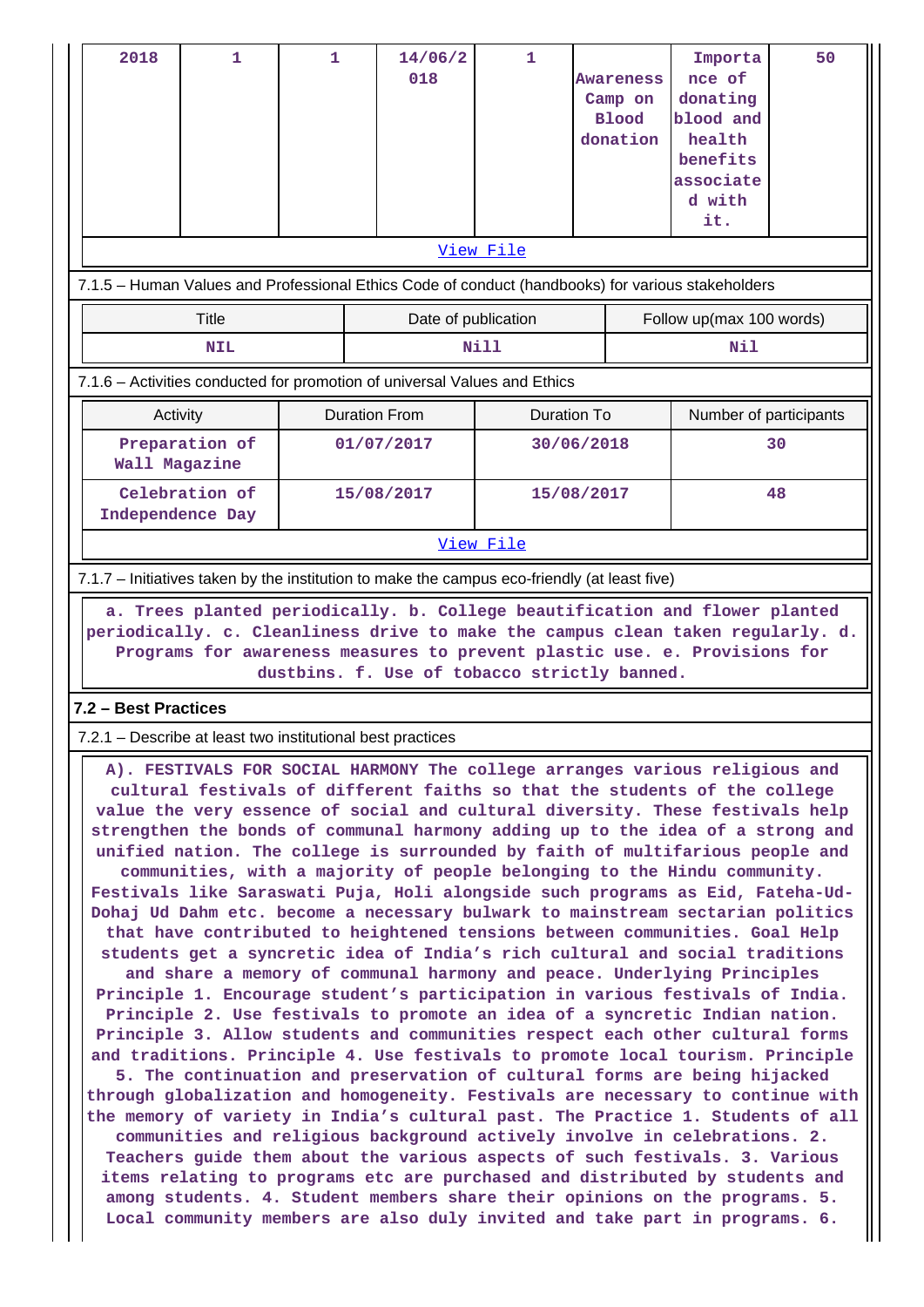**Most of such programs also involve experts in chosen fields who share their idea of various festivals, their historical and social evolution over time and how such festivals are connected to economy and polity of India as a nation. 7. Speakers encourage students to think of ethnicity as a form of cultural alterity to globalized mainstream politics. Limitations 1. The College does not have sufficient funds to carry on most of the programs at a larger level. 2. Non availability of gadgets like cameras and class room mean that most of the festivals are organized in the open spaces. Unfortunately, with only a small playground for itself, such programs suffer from adequate stakeholder participation. Evidence of Success . 1. Local communities adhere to the institutions' need in social harmony building even in difficult social and political conditions. 2. The College has produced artisans, singers and theater personalities whose proficiency in dances and cultural forms have allowed for the preservation and continuation such cultural forms. The idea of Northeast India as continuous idea of the nation's idea of diversity. Conclusion Festivals are not just social and cultural patterns. They help in promoting an emotional continuity with a nation's past as also a memory of its historical evolution over time. But, its greatest value seems to be connecting the local with the national both in terms of history and politics. In recent history, their relevance are more connected to the economic fundamentals of a society. In this regard, most the festivals celebrated in the college have promoted a idea of immediate society that can respond to outside mainstream politics of globalization and homogenization. Unfortunately, with paucity of funds at a institutional level, these programs have to be celebrated at a small scale. B) JAMUNA- GHIMIRE BOOK BANK Books are a window to the outside and the internal world of man and nature is of tremendous importance. Books connect man to himself and his surroundings-the economy of societies and its political practice. As marks of a nation's intellectual and social growth, the paucity and scarcity of books often add up to a polity of parochial nationality. Damdama College being a rural institution with most students coming from poor and backward classes, paucity of books add to the existing social divide between the have and have nots because books also mean skills and an instrument of accession to a region's untapped growth potential, its possibility of hedging harmonious social and economic advantages. Mr. Rajib Mahanta, Assistant Professor, Department of Economics took the initiative to open a book bank entitled 'JAMUNA GHIMIRE BOOK BANK'to offer books without any financial charge for one year (two Semesters) for students of the college. The book bank was funded byRajib Mahanta and Rabin Ghimire. The beneficiaries were selected on Merit basis. They had to return the books in good shape after the one year period is over. Principle 1. Encourage students to read books. Principle 2. Use the book bank to provide books to poor and disadvantageous pupils. Principle 3. Help students bond with each other through a culture of reading. Principle 4. Use books to hedge a regions untapped potential for social and economic growth and link the local with the global. Principle 5. Books as marks of cultural identity can also address the idea of homogenous globalized politics. Limitations A. The College does not have sufficient funds to help all students at a simultaneous level. B. Most books selected for distribution and reading belonged to the personal collection of teachers. Evidence of Success . A. Students have benefited greatly in terms of improved academic performance. The Book Bank grew out a state wise awareness programs towards 'reading books.' B. The Book Bank not only helped the institution's academic environment but produced a culture of community sharing and intellectual probing. Conclusion The Book Bank has helped the institution immensely in helping students learn and grow and produce better academic output. However, with paucity of funds, the practice of the Bank has been limited to a great extent. Nonetheless, it has produced a culture of sharing, which has encouraged them identify areas of local practices and ethnic potential that may converge on the national scale and produce an altered cultural and identity perspective.**